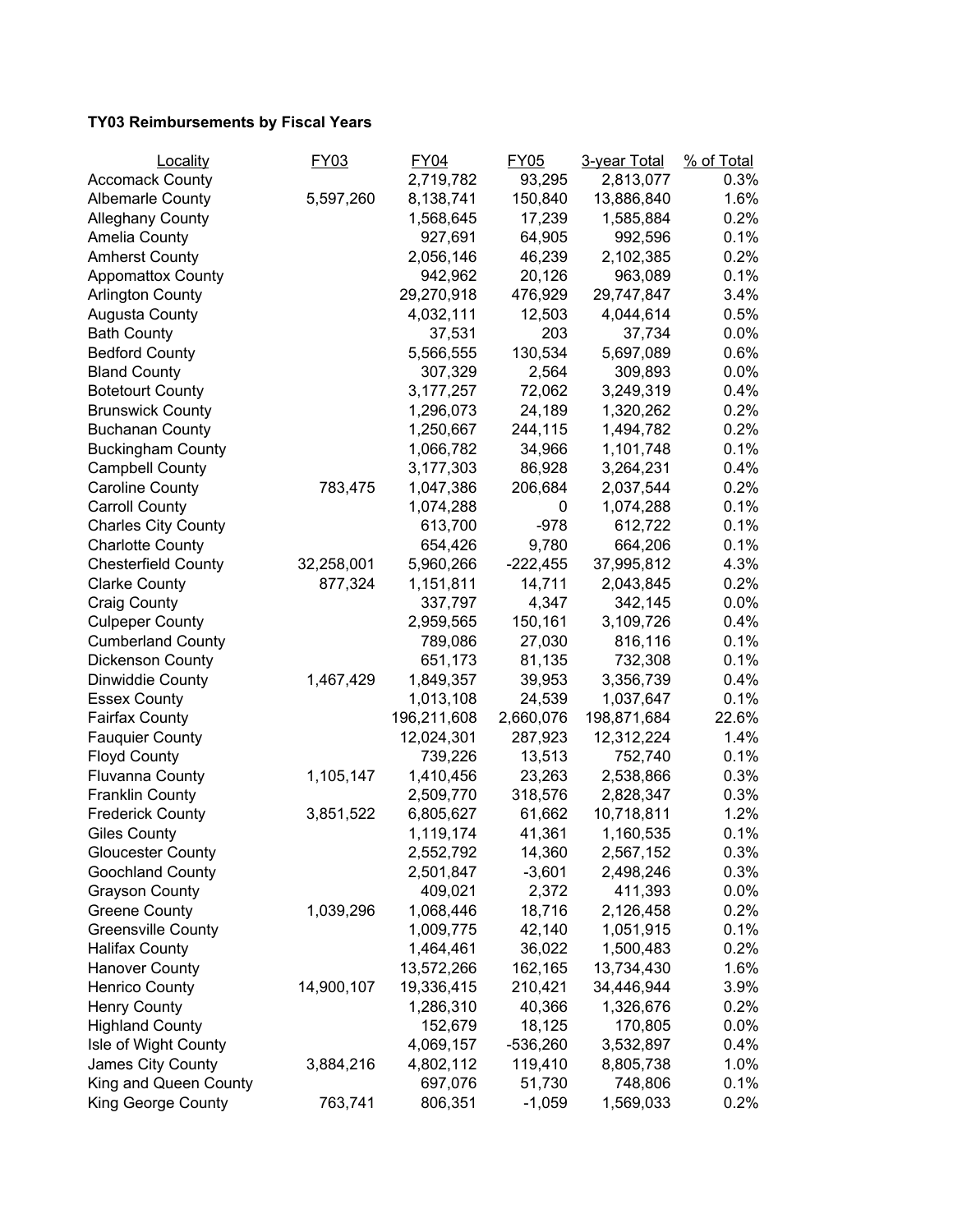| King William County          |            | 1,102,612  | 29,947    | 1,132,559  | 0.1%    |
|------------------------------|------------|------------|-----------|------------|---------|
| Lancaster County             |            | 804,885    | 20,326    | 825,211    | 0.1%    |
| Lee County                   |            | 661,919    | 24,553    | 686,472    | 0.1%    |
| Loudoun County               | 17,224,231 | 29,931,610 | 621       | 47,156,463 | 5.4%    |
| Louisa County                |            | 1,422,608  | 35,260    | 1,457,869  | 0.2%    |
| Lunenburg County             |            | 873,744    | 29,902    | 903,646    | 0.1%    |
| <b>Madison County</b>        |            | 929,622    | 14,032    | 943,654    | 0.1%    |
| <b>Mathews County</b>        |            | 943,997    | 4,125     | 948,123    | 0.1%    |
| <b>Mecklenburg County</b>    |            | 1,381,105  | 245,748   | 1,626,853  | 0.2%    |
| Middlesex County             |            | 621,873    | 17,241    | 639,115    | 0.1%    |
| <b>Montgomery County</b>     |            | 4,100,452  | 225,075   | 4,325,527  | 0.5%    |
| <b>Nelson County</b>         |            | 1,402,324  | 57,392    | 1,459,717  | 0.2%    |
| New Kent County              |            | 1,915,443  | $-800$    | 1,914,643  | 0.2%    |
| Northampton County           |            | 1,282,441  | 50,035    | 1,332,476  | 0.2%    |
| Northumberland County        |            | 871,081    | 29,358    | 900,439    | 0.1%    |
| Nottoway County              |            | 955,675    | 19,150    | 974,825    | 0.1%    |
| <b>Orange County</b>         |            | 2,480,692  | 52,501    | 2,533,193  | 0.3%    |
| Page County                  |            | 1,540,669  | 45,546    | 1,586,215  | 0.2%    |
| <b>Patrick County</b>        |            | 653,633    | 8,570     | 662,203    | 0.1%    |
| Pittsylvania County          |            | 4,016,551  | 55,015    | 4,071,566  | 0.5%    |
| Powhatan County              |            | 2,694,340  | 46,417    | 2,740,757  | 0.3%    |
| <b>Prince Edward County</b>  |            | 1,232,302  | 42,968    | 1,275,270  | 0.1%    |
| <b>Prince George County</b>  |            | 3,359,251  | 32,604    | 3,391,855  | 0.4%    |
| <b>Prince William County</b> |            | 46,375,747 | 1,525,488 | 47,901,236 | 5.4%    |
| Pulaski County               |            | 1,472,988  | 162,989   | 1,635,976  | 0.2%    |
| Rappahannock County          |            | 875,580    | 10,778    | 886,358    | 0.1%    |
| <b>Richmond County</b>       |            | 760,627    | 15,572    | 776,199    | 0.1%    |
| Roanoke County               | 10,438,144 | 799,001    | 8,013     | 11,245,158 | 1.3%    |
| Rockbridge County            |            | 2,170,279  | 60,748    | 2,231,027  | 0.3%    |
| Rockingham County            |            | 5,489,805  | 116,291   | 5,606,095  | 0.6%    |
| <b>Russell County</b>        |            | 1,218,278  | 64,092    | 1,282,371  | 0.1%    |
| <b>Scott County</b>          |            | 711,562    | 7,472     | 719,034    | 0.1%    |
| Shenandoah County            |            | 3,322,489  | 67,924    | 3,390,413  | 0.4%    |
| Smyth County                 |            | 1,738,020  | 68,954    | 1,806,975  | 0.2%    |
| Southampton County           |            | 2,101,469  | 40,756    | 2,142,225  | 0.2%    |
| Spotsylvania County          | 4,979,199  | 7,768,627  | 73,553    | 12,821,379 | 1.5%    |
| <b>Stafford County</b>       | 3,398,008  | 7,434,837  | 384,505   | 11,217,350 | 1.3%    |
| <b>Surry County</b>          |            | 605,871    | 597,100   | 1,202,971  | 0.1%    |
| <b>Sussex County</b>         |            | 1,056,147  | 26,141    | 1,082,288  | 0.1%    |
| <b>Tazewell County</b>       |            | 2,562,636  | 101,001   | 2,663,637  | 0.3%    |
| <b>Warren County</b>         |            | 3,894,906  | 212,117   | 4,107,022  | 0.5%    |
| <b>Washington County</b>     |            | 2,371,483  | 61,327    | 2,432,810  | 0.3%    |
| <b>Westmoreland County</b>   |            | 1,129,655  | 886       | 1,130,542  | 0.1%    |
| <b>Wise County</b>           |            | 1,283,349  | 43,616    | 1,326,965  | 0.2%    |
| <b>Wythe County</b>          |            | 1,433,840  | 24,901    | 1,458,741  | 0.2%    |
| <b>York County</b>           | 3,321,012  | 4,485,550  | 11,288    | 7,817,851  | 0.9%    |
| Alexandria                   | 3,718      | 21,715,361 | 978,334   | 22,697,413 | 2.6%    |
| <b>Bedford City</b>          |            | 273,054    | 8,613     | 281,667    | $0.0\%$ |
| <b>Bristol</b>               |            | 700,301    | 17,259    | 717,560    | 0.1%    |
| <b>Buena Vista</b>           | 309,806    | 345,784    | 8,173     | 663,763    | 0.1%    |
| Charlottesville              | 1,259,897  | 2,060,312  | 47,765    | 3,367,973  | 0.4%    |
| Chesapeake                   | 17,927,444 | 6,738,721  | 15,517    | 24,681,682 | 2.8%    |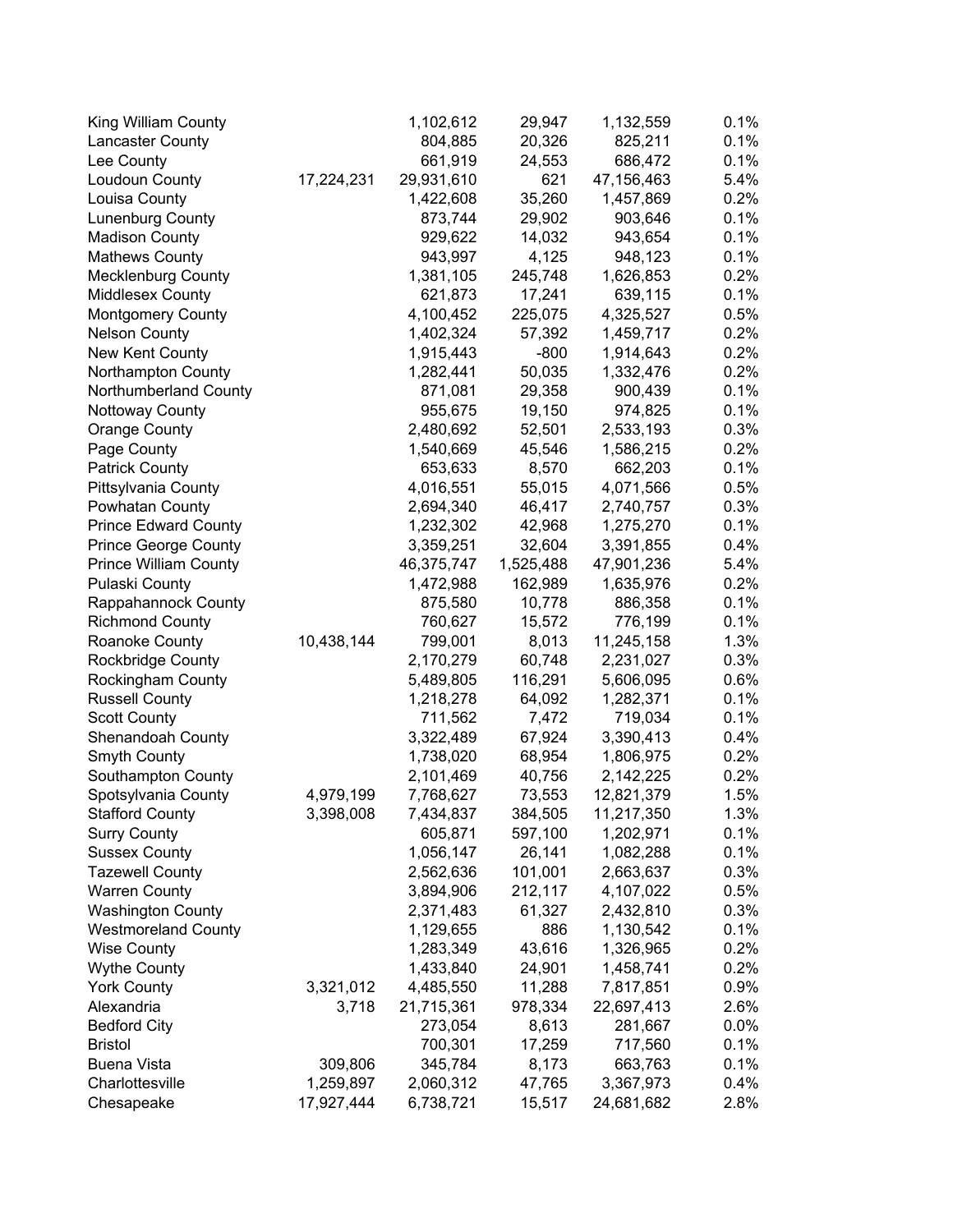| <b>Colonial Heights</b> |            | 1,635,333  | 269,543   | 1,904,876  | 0.2%    |
|-------------------------|------------|------------|-----------|------------|---------|
| Covington               | 219,967    | 314,455    | 6,704     | 541,127    | 0.1%    |
| Danville                | 1,611,332  | 1,908,715  | $-26,031$ | 3,494,016  | 0.4%    |
| Emporia                 | 114,438    | 425,120    | 12,171    | 551,730    | 0.1%    |
| <b>Fairfax City</b>     |            | 2,927,988  | 51,294    | 2,979,282  | 0.3%    |
| Falls Church            |            | 1,747,501  | 0         | 1,747,501  | 0.2%    |
| <b>Franklin City</b>    |            | 970,639    | 13,915    | 984,554    | 0.1%    |
| Fredericksburg          | 733,946    | 891,768    | $-8,465$  | 1,617,249  | 0.2%    |
| Galax                   |            | 189,467    | $-742$    | 188,724    | $0.0\%$ |
| Hampton                 | 4,874,459  | 9,247,679  | 216,816   | 14,338,954 | 1.6%    |
| Harrisonburg            |            | 1,436,402  | 64,101    | 1,500,503  | 0.2%    |
| Hopewell                |            | 1,509,275  | 35,803    | 1,545,078  | 0.2%    |
| Lexington               | 325,609    | 187,285    | 16,599    | 529,493    | 0.1%    |
| Lynchburg               |            | 5,227,656  | 149,460   | 5,377,116  | 0.6%    |
| Manassas                |            | 3,541,582  | 111,447   | 3,653,028  | 0.4%    |
| Manassas Park           |            | 1,180,238  | 3,184     | 1,183,422  | 0.1%    |
| Martinsville            |            | 575,837    | 38,406    | 614,243    | 0.1%    |
| <b>Newport News</b>     | 6,203,189  | 11,088,039 | 64,263    | 17,355,491 | 2.0%    |
| Norfolk                 | 11,143,802 | 4,386,482  | 165,293   | 15,695,577 | 1.8%    |
| Norton                  |            | 198,826    | 4,622     | 203,448    | $0.0\%$ |
| Petersburg              | 2,147,089  | 510,133    | 49,325    | 2,706,547  | 0.3%    |
| Poquoson                | 713,459    | 969,080    | 619       | 1,683,158  | 0.2%    |
| Portsmouth              | 5,733,446  | 3,261,430  | 86,953    | 9,081,829  | 1.0%    |
| Radford                 |            | 592,890    | 17,163    | 610,052    | 0.1%    |
| <b>Richmond City</b>    | 13,091,599 | 3,491,661  | 232,210   | 16,815,470 | 1.9%    |
| Roanoke City            | 7,150,668  | 859,277    | 41,277    | 8,051,221  | 0.9%    |
| Salem                   | 2,285,362  | 117,119    | $-686$    | 2,401,795  | 0.3%    |
| Staunton                |            | 1,404,244  | 54,682    | 1,458,927  | 0.2%    |
| Suffolk                 |            | 9,044,053  | 66,997    | 9,111,050  | 1.0%    |
| Virginia Beach          | 33,629,085 | 10,782,026 | 1,209,790 | 45,620,901 | 5.2%    |
| Waynesboro              |            | 1,557,693  | 90,098    | 1,647,791  | 0.2%    |
| Williamsburg            |            | 737,944    | 13,058    | 751,002    | 0.1%    |
| Winchester              | 1,277      | 1,047,913  | 1,443,721 | 2,492,911  | 0.3%    |
| Abingdon, Town of       |            | 123,257    | 0         | 123,257    | 0.0%    |
| Accomac, Town of        |            | 923        | 0         | 923        | 0.0%    |
| Alberta, Town of        |            | 14,958     | 0         | 14,958     | 0.0%    |
| Altavista, Town of      | 17,083     | 90,387     | $-95$     | 107,375    | $0.0\%$ |
| Amherst, Town of        |            | 14,268     | 110       | 14,378     | $0.0\%$ |
| Appalachia, Town of     |            | 21,669     | 0         | 21,669     | $0.0\%$ |
| Appomattox, Town of     |            | 23,814     | 0         | 23,814     | $0.0\%$ |
| Ashland, Town of        |            | 96,437     | 3,960     | 100,397    | $0.0\%$ |
| Berryville, Town of     |            | 94,858     | 16,245    | 111,103    | $0.0\%$ |
| Big Stone Gap, Town of  |            | 56,911     | 12,013    | 68,924     | $0.0\%$ |
| Blackstone, Town of     |            | 42,388     | 0         | 42,388     | $0.0\%$ |
| Bloxom, Town of         |            |            | 0         | 0          | $0.0\%$ |
| Bluefield, Town of      |            | 88,803     | 14,005    | 102,808    | $0.0\%$ |
| Boones Mill, Town of    |            | 1,192      | 0         | 1,192      | 0.0%    |
| Bowling Green, Town of  |            | 11,731     | 1,827     | 13,558     | 0.0%    |
| Boyce, Town of          |            | 6,402      | 0         | 6,402      | 0.0%    |
| Boydton, Town of        |            | 8,965      | 0         | 8,965      | $0.0\%$ |
| Boykins, Town of        |            | 21,665     | 14        | 21,679     | $0.0\%$ |
| Branchville, Town of    |            |            | 1,540     | 1,540      | $0.0\%$ |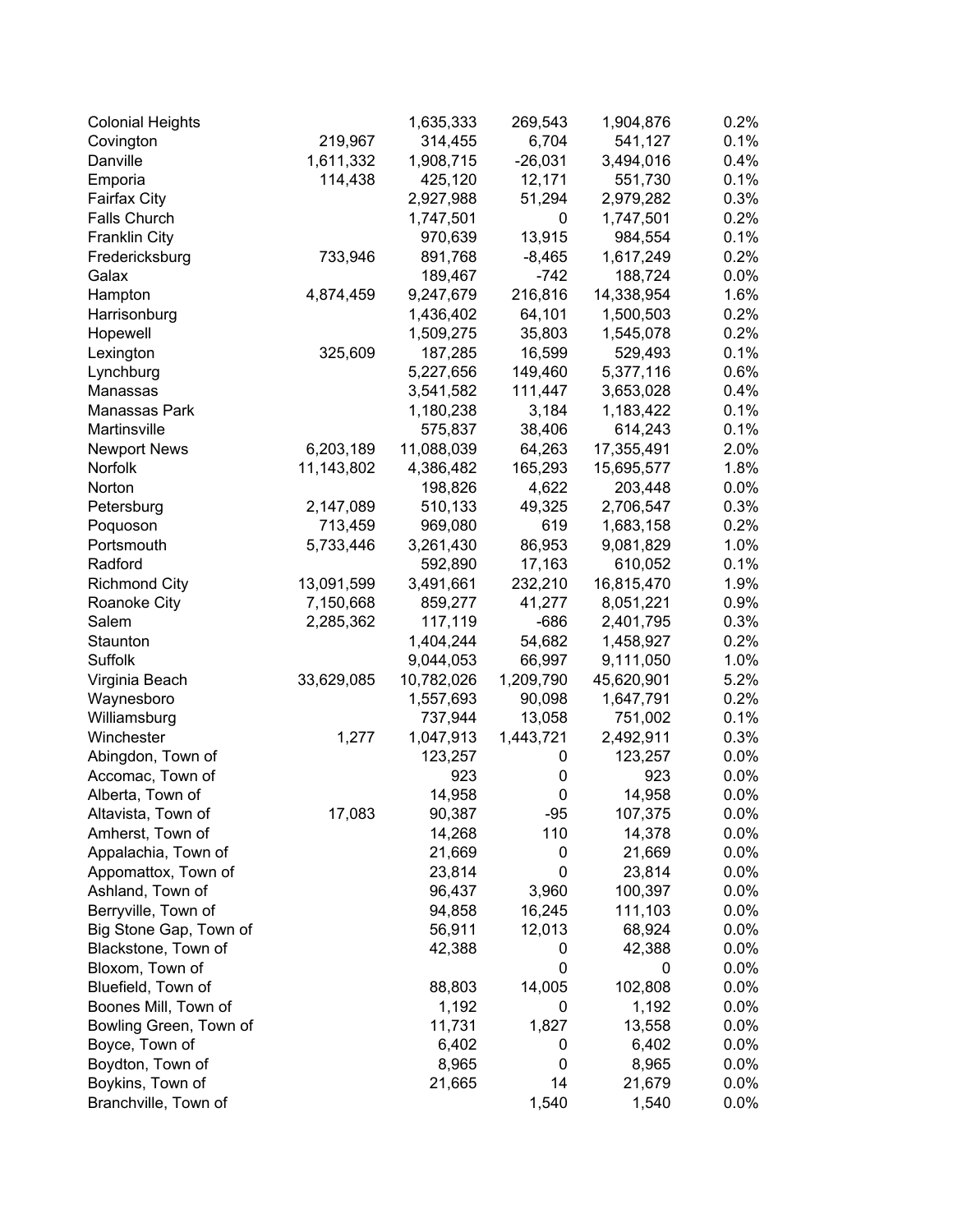| Bridgewater, Town of    |        | 93,819  | 564     | 94,383  | 0.0%    |
|-------------------------|--------|---------|---------|---------|---------|
| Broadway, Town of       |        | 28,948  | 0       | 28,948  | 0.0%    |
| Brodnax, Town of        |        |         | 9,185   | 9,185   | 0.0%    |
| Brookneal, Town of      |        | 23,813  | 0       | 23,813  | 0.0%    |
| Buchanan, Town of       |        | 9,969   | 0       | 9,969   | 0.0%    |
| Burkeville, Town of     |        | 8,452   | 0       | 8,452   | 0.0%    |
| Cape Charles, Town of   |        | 30,992  | 2,057   | 33,050  | 0.0%    |
| Capron, Town of         |        | 5,225   | 5,225   | 10,450  | 0.0%    |
| Cedar Bluff, Town of    |        | 8,142   | 0       | 8,142   | 0.0%    |
| Charlotte CH, Town of   |        | 5,279   | 5,279   | 10,558  | 0.0%    |
| Chase City, Town of     |        | 51,430  | 2,867   | 54,297  | 0.0%    |
| Chatham, Town of        |        | 36,648  | 0       | 36,648  | 0.0%    |
| Chilhowie, Town of      |        | 9,116   | 21      | 9,137   | 0.0%    |
| Chincoteague, Town of   |        | 114,423 | 0       | 114,423 | 0.0%    |
| Christiansburg, Town of |        | 179,773 | 30,696  | 210,469 | 0.0%    |
| Claremont, Town of      |        | 7,884   | 301     | 8,185   | 0.0%    |
| Clarksville, Town of    |        | 47,472  | 0       | 47,472  | 0.0%    |
| Cleveland, Town of      |        | 1,374   | 0       | 1,374   | 0.0%    |
| Clifton Forge, Town of  |        | 309,246 | 5,272   | 314,518 | 0.0%    |
| Coeburn, Town of        |        | 15,702  | 0       | 15,702  | 0.0%    |
| Colonial Beach, Town of |        | 205,667 | 6,945   | 212,612 | 0.0%    |
| Courtland, Town of      | 24,413 | 9,855   | 25,602  | 59,870  | 0.0%    |
| Crewe, Town of          |        | 46,710  | 0       | 46,710  | 0.0%    |
| Culpeper, Town of       |        | 195,337 | 17,115  | 212,452 | 0.0%    |
| Damascus, Town of       |        | 4,073   | 0       | 4,073   | 0.0%    |
| Dillwyn, Town of        |        | 1,806   | 0       | 1,806   | 0.0%    |
| Drakes Branch, Town of  | 731    | 3,871   | 0       | 4,602   | 0.0%    |
| Dublin, Town of         |        | 23,433  | 0       | 23,433  | 0.0%    |
| Eastville, Town of      |        | 844     | 0       | 844     | 0.0%    |
| Edinburg, Town of       |        | 13,287  | 0       | 13,287  | 0.0%    |
| Elkton, Town of         |        | 25,440  | 0       | 25,440  | 0.0%    |
| Exmore, Town of         |        |         | $-34$   | $-34$   | 0.0%    |
| Fries, Town of          |        | 3,134   | 0       | 3,134   | 0.0%    |
| Front Royal, Town of    |        | 261,885 | 261,885 | 523,770 | 0.1%    |
| Glade Spring, Town of   | 1,835  | 6,546   | 326     | 8,707   | 0.0%    |
| Glasgow, Town of        |        | 11,090  | 0       | 11,090  | 0.0%    |
| Glen Lyn, Town of       |        | 1,260   | 0       | 1,260   | 0.0%    |
| Gordonsville, Town of   |        | 476     | 7,021   | 7,497   | $0.0\%$ |
| Gretna, Town of         |        | 13,310  | 0       | 13,310  | 0.0%    |
| Grottoes, Town of       |        | 8,174   | 0       | 8,174   | 0.0%    |
| Grundy, Town of         |        | 7,168   | 0       | 7,168   | 0.0%    |
| Halifax, Town of        |        | 36,319  | 315     | 36,635  | 0.0%    |
| Hallwood, Town of       |        | 2,561   | 0       | 2,561   | 0.0%    |
| Hamilton, Town of       |        | 20,142  | 0       | 20,142  | 0.0%    |
| Haymarket, Town of      |        |         | 16,197  | 16,197  | 0.0%    |
| Hillsville, Town of     |        | 49,572  | 0       | 49,572  | 0.0%    |
| Hurt, Town of           |        | 30,128  | 0       | 30,128  | 0.0%    |
| Independence, Town of   |        | 19,515  | 0       | 19,515  | $0.0\%$ |
| Iron Gate, Town of      |        | 6,100   | 6,100   | 12,200  | 0.0%    |
| Ivor, Town of           |        | 5,024   | 0       | 5,024   | $0.0\%$ |
| Jarratt, Town of        |        |         | 0       | 0       | $0.0\%$ |
| Jonesville, Town of     |        | 5,263   | 0       | 5,263   | $0.0\%$ |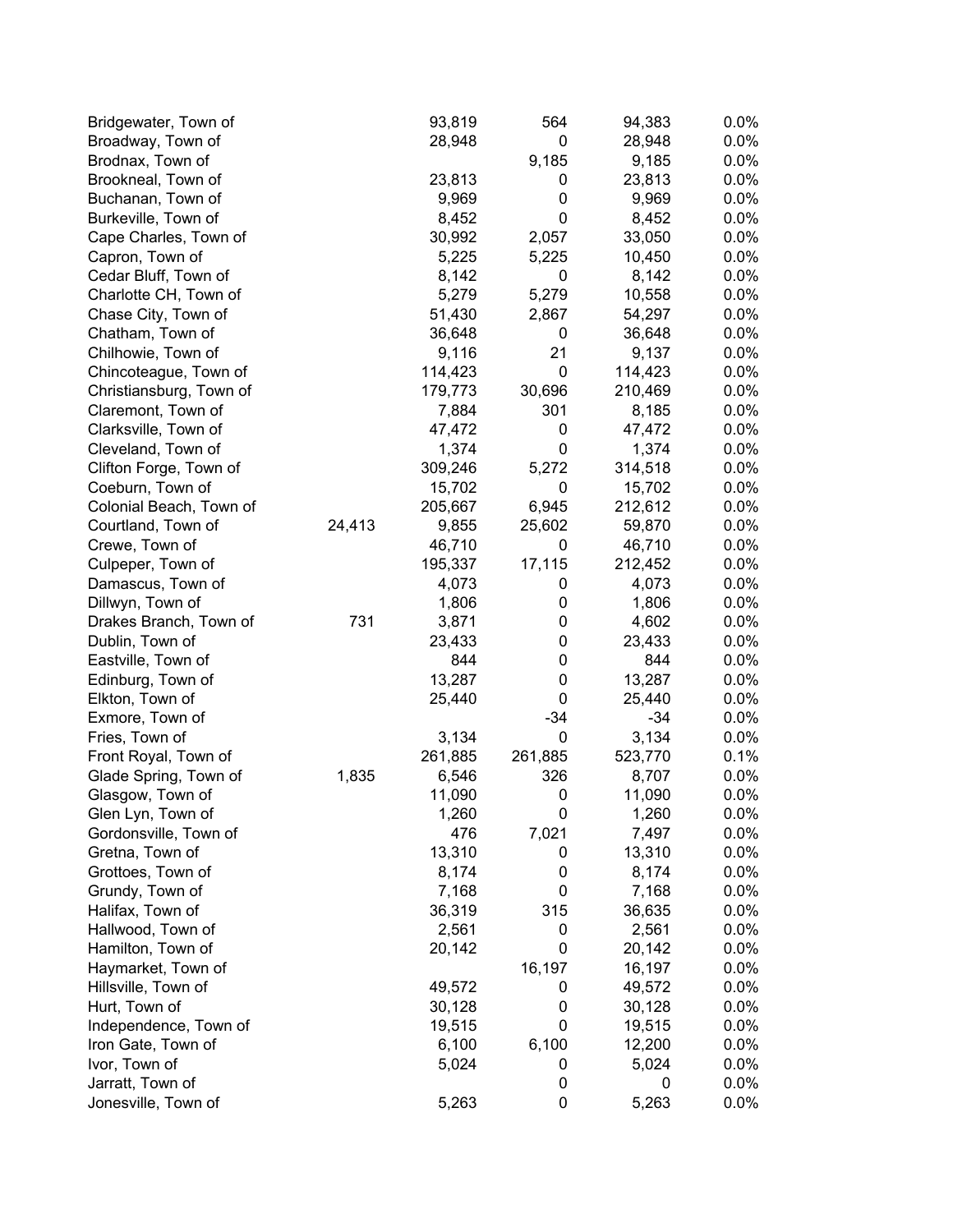| Keller, Town of         |           | 0      | 0         | 0.0%    |
|-------------------------|-----------|--------|-----------|---------|
| Kenbridge, Town of      | 41,632    | 0      | 41,632    | 0.0%    |
| Keysville, Town of      | 11,088    | 0      | 11,088    | 0.0%    |
| Kilmarnock, Town of     | 5,511     | 34     | 5,545     | 0.0%    |
| La Crosse, Town of      | 4,933     | 3,077  | 8,010     | 0.0%    |
| Lawrenceville, Town of  | 27,534    | 217    | 27,752    | 0.0%    |
| Lebanon, Town of        | 31,256    | 31,256 | 62,512    | 0.0%    |
| Leesburg, Town of       | 1,317,503 | 30,153 | 1,347,656 | 0.2%    |
| Louisa, Town of         | 17,963    | 0      | 17,963    | 0.0%    |
| Luray, Town of          | 63,851    | 0      | 63,851    | 0.0%    |
| Marion, Town of         | 42,662    | 2,384  | 45,046    | 0.0%    |
| McKenney, Town of       | 4,632     | 0      | 4,632     | 0.0%    |
| Middletown, Town of     | 35,599    | 0      | 35,599    | 0.0%    |
| Mineral, Town of        | 3,945     | 3,945  | 7,890     | 0.0%    |
| Monterey, Town of       | 2,070     | 0      | 2,070     | 0.0%    |
| Mount Crawford, Town of | 1,180     | 0      | 1,180     | 0.0%    |
| Mount Jackson, Town of  | 31,095    | 0      | 31,095    | 0.0%    |
| Narrows, Town of        | 55,660    | 0      | 55,660    | 0.0%    |
| New Market, Town of     |           | 0      | 0         | 0.0%    |
| Onancock, Town of       | 62,514    | $-134$ | 62,380    | 0.0%    |
| Onley, Town of          | 1,920     | 0      | 1,920     | 0.0%    |
| Orange, Town of         | 64,972    | 2,724  | 67,696    | 0.0%    |
| Painter, Town of        | 2,362     | 10     | 2,372     | 0.0%    |
| Pamplin, Town of        | 2,341     | 0      | 2,341     | 0.0%    |
| Parksley, Town of       | 12,995    | 0      | 12,995    | $0.0\%$ |
| Pearisburg, Town of     | 81,087    | 0      | 81,087    | 0.0%    |
| Pembroke, Town of       | 20,200    | 0      | 20,200    | 0.0%    |
| Pennington Gap, Town of | 8,324     | 0      | 8,324     | 0.0%    |
| Phenix, Town of         | 1,835     | 0      | 1,835     | 0.0%    |
| Pocahontas, Town of     | 6,732     | 0      | 6,732     | 0.0%    |
| Pound, Town of          | 9,025     | 0      | 9,025     | 0.0%    |
| Pulaski, Town of        | 105,327   | 29,607 | 134,934   | 0.0%    |
| Purcellville, Town of   | 157,528   | 4,215  | 161,744   | 0.0%    |
| Remington, Town of      | 13,211    | 644    | 13,855    | 0.0%    |
| Rich Creek, Town of     |           | 0      | 0         | 0.0%    |
| Ridgeway, Town of       |           | 1,635  | 1,635     | 0.0%    |
| Rocky Mount, I own of   | 46,231    | O      | 46,231    | 0.0%    |
| Round Hill, Town of     | 14,094    | 0      | 14,094    | 0.0%    |
| Rural Retreat, Town of  | 15,078    | 8,984  | 24,062    | 0.0%    |
| Saint Paul, Town of     | 7,847     | 0      | 7,847     | 0.0%    |
| Saltville, Town of      | 28,270    | 0      | 28,270    | 0.0%    |
| Saxis, Town of          |           | 0      | 0         | 0.0%    |
| Scottsburg, Town of     |           | 0      | 0         | 0.0%    |
| Shenandoah, Town of     | 15,385    | 0      | 15,385    | 0.0%    |
| Smithfield, Town of     | 177,264   | 12,271 | 189,535   | 0.0%    |
| South Boston, Town of   | 303,630   | 6,299  | 309,929   | 0.0%    |
| South Hill, Town of     | 106,080   | 0      | 106,080   | 0.0%    |
| Stanley, Town of        | 14,464    | 0      | 14,464    | 0.0%    |
| Stephens City, Town of  | 26,301    | $-150$ | 26,151    | 0.0%    |
| Stony Creek, Town of    | 3,985     | 0      | 3,985     | 0.0%    |
| Strasburg, Town of      | 118,265   | 92     | 118,357   | $0.0\%$ |
| Stuart, Town of         | 6,406     | 0      | 6,406     | 0.0%    |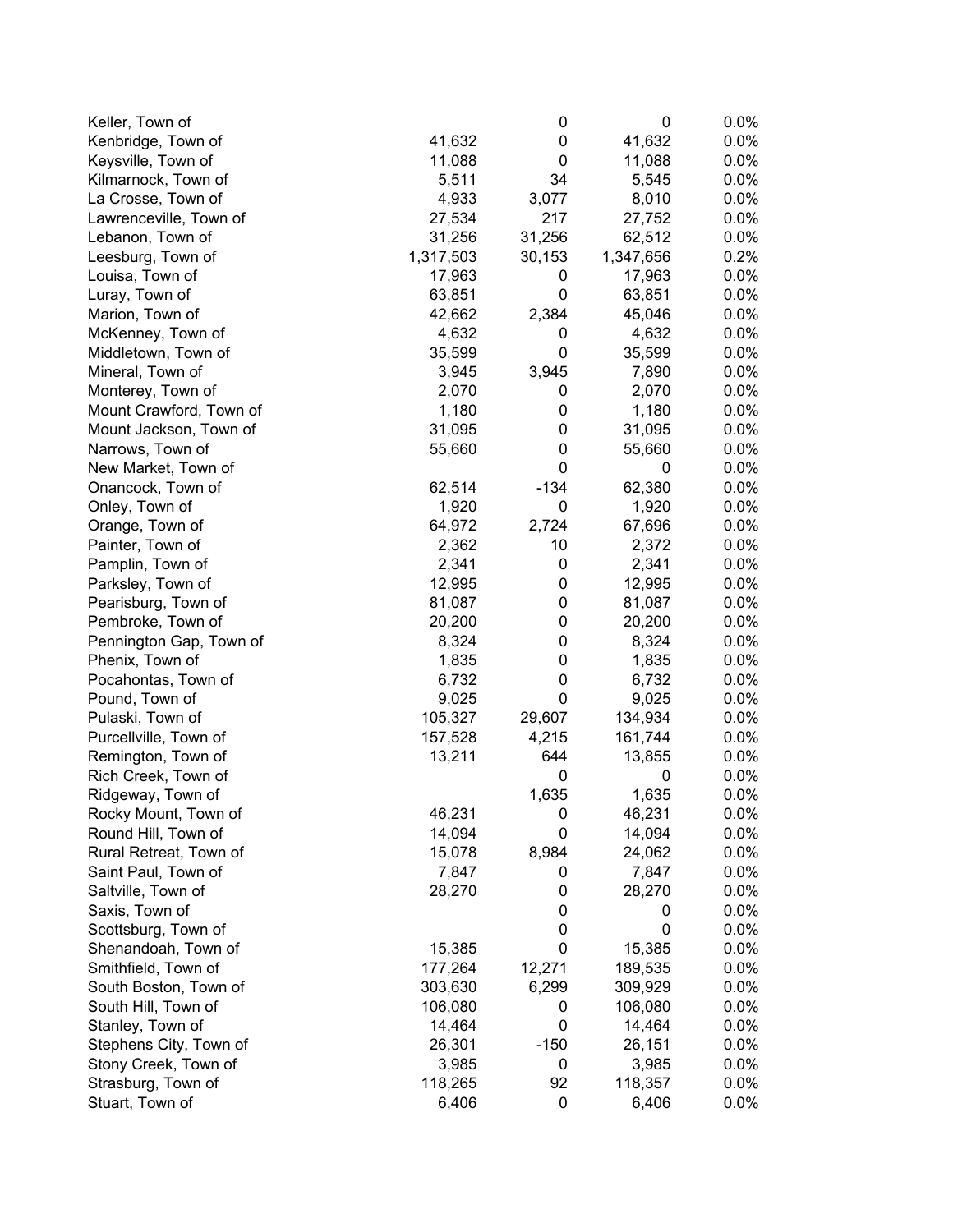| Surry, Town of        |             | 1,884       | 0          | 1,884       | $0.0\%$ |
|-----------------------|-------------|-------------|------------|-------------|---------|
| Tappahannock, Town of |             | 51,645      | 325        | 51,970      | $0.0\%$ |
| Tazewell, Town of     |             | 50,975      | -264       | 50,711      | $0.0\%$ |
| The Plains, Town of   |             | 2,666       | 137        | 2,803       | $0.0\%$ |
| Timberville, Town of  |             | 12,266      | 0          | 12,266      | $0.0\%$ |
| Toms Brook, Town of   |             | 3,014       | 0          | 3,014       | $0.0\%$ |
| Urbanna, Town of      |             | 5,435       | 0          | 5,435       | $0.0\%$ |
| Victoria, Town of     |             | 39,567      | 0          | 39,567      | $0.0\%$ |
| Vinton, Town of       | 180,693     | 16,724      | 747        | 198,165     | $0.0\%$ |
| Virgilina, Town of    |             | 1,133       | 0          | 1,133       | $0.0\%$ |
| Wakefield, Town of    |             | 17,518      | 1,079      | 18,598      | $0.0\%$ |
| Warrenton, Town of    |             | 521,671     | 2,345      | 524,016     | 0.1%    |
| Warsaw, Town of       | 548         | 15,591      | 0          | 16,139      | $0.0\%$ |
| Waverly, Town of      |             | 81,859      | 2,302      | 84,161      | $0.0\%$ |
| West Point, Town of   |             | 337,737     | 0          | 337,737     | $0.0\%$ |
| Windsor, Town of      |             |             | 2,049      | 2,049       | $0.0\%$ |
| Wise, Town of         |             | 54,908      | 1,432      | 56,340      | $0.0\%$ |
| Woodstock, Town of    |             | 91,948      | 0          | 91,948      | $0.0\%$ |
| Wytheville, Town of   |             | 57,641      | 923        | 58,564      | $0.0\%$ |
| <b>County Total</b>   | 105,888,112 | 524,428,902 | 10,164,927 | 640,481,941 | 72.8%   |
| <b>City Total</b>     | 109,479,593 | 115,799,284 | 5,569,249  | 230,848,126 | 26.3%   |
| <b>Town Total</b>     | 225,303     | 7,220,297   | 600,898    | 8,046,499   | $0.9\%$ |
| <b>Total</b>          | 215,593,008 | 647,448,483 | 16,335,075 | 879,376,565 | 100.0%  |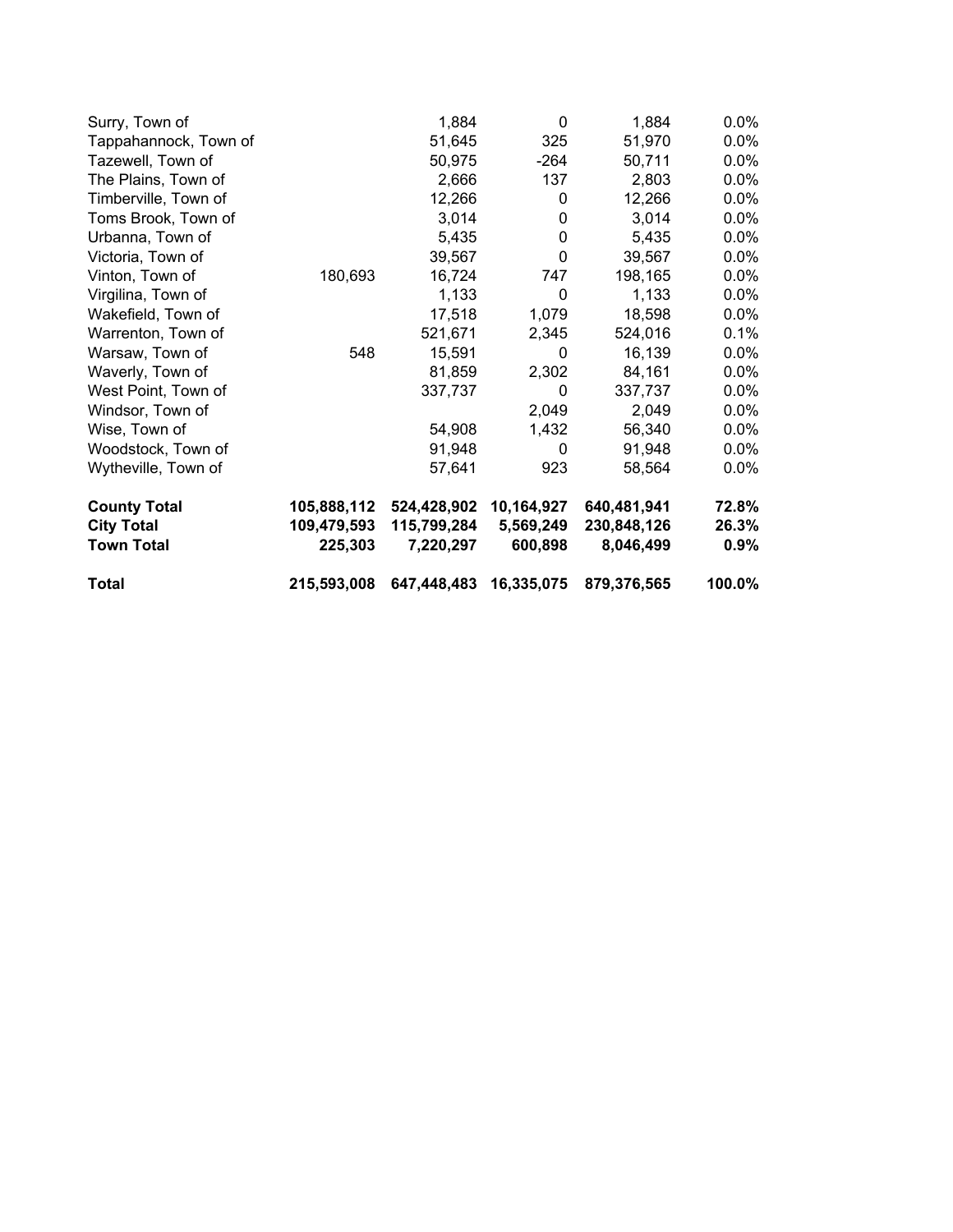|             |              | <b>TY03 % Distribution</b>          |        |             |
|-------------|--------------|-------------------------------------|--------|-------------|
| <b>FY06</b> | <b>TOTAL</b> | <b>FY03</b><br>Locality             | FY04   | <b>FY05</b> |
| 78,281      | 2,977,869    | <b>Accomack County</b><br>0.0%      | 91.3%  | 3.1%        |
| $\mathbf 0$ | 14,124,997   | 39.6%<br><b>Albemarle County</b>    | 57.6%  | 1.1%        |
| $-40,033$   | 1,464,928    | 0.0%<br><b>Alleghany County</b>     | 107.1% | 1.2%        |
| 23,682      | 1,026,203    | 0.0%<br>Amelia County               | 90.4%  | 6.3%        |
| 55,490      | 2,369,915    | 0.0%<br><b>Amherst County</b>       | 86.8%  | 2.0%        |
| 2,648       | 954,856      | <b>Appomattox County</b><br>0.0%    | 98.8%  | 2.1%        |
| 220,702     | 30,071,881   | 0.0%<br><b>Arlington County</b>     | 97.3%  | 1.6%        |
| 279,729     | 4,514,280    | 0.0%<br><b>Augusta County</b>       | 89.3%  | 0.3%        |
| 156         | 44,219       | <b>Bath County</b><br>0.0%          | 84.9%  | 0.5%        |
| 127,411     | 6,292,127    | <b>Bedford County</b><br>0.0%       | 88.5%  | 2.1%        |
| 384         | 375,578      | <b>Bland County</b><br>0.0%         | 81.8%  | 0.7%        |
| 20,836      | 3,368,232    | 0.0%<br><b>Botetourt County</b>     | 94.3%  | 2.1%        |
| 19,521      | 1,434,052    | 0.0%<br><b>Brunswick County</b>     | 90.4%  | 1.7%        |
| 110,188     | 1,630,746    | 0.0%<br><b>Buchanan County</b>      | 76.7%  | 15.0%       |
| 41,801      | 1,223,854    | 0.0%<br><b>Buckingham County</b>    | 87.2%  | 2.9%        |
| 27,349      | 3,567,800    | <b>Campbell County</b><br>0.0%      | 89.1%  | 2.4%        |
| 273,183     | 2,518,544    | <b>Caroline County</b><br>31.1%     | 41.6%  | 8.2%        |
| $\mathbf 0$ | 929,161      | <b>Carroll County</b><br>0.0%       | 115.6% | 0.0%        |
|             |              |                                     | 87.5%  |             |
| 1,313       | 701,559      | <b>Charles City County</b><br>0.0%  |        | $-0.1%$     |
| 6,715       | 761,208      | 0.0%<br><b>Charlotte County</b>     | 86.0%  | 1.3%        |
| $\pmb{0}$   | 39,209,708   | 82.3%<br><b>Chesterfield County</b> | 15.2%  | $-0.6%$     |
| 8,826       | 2,227,152    | <b>Clarke County</b><br>39.4%       | 51.7%  | 0.7%        |
| 33,448      | 414,813      | Craig County<br>0.0%                | 81.4%  | 1.0%        |
| 6,657       | 3,104,702    | <b>Culpeper County</b><br>0.0%      | 95.3%  | 4.8%        |
| 7,499       | 937,476      | <b>Cumberland County</b><br>0.0%    | 84.2%  | 2.9%        |
| 15,436      | 698,802      | 0.0%<br>Dickenson County            | 93.2%  | 11.6%       |
| 75,800      | 3,674,349    | 39.9%<br>Dinwiddie County           | 50.3%  | 1.1%        |
| 22,500      | 1,146,267    | <b>Essex County</b><br>0.0%         | 88.4%  | 2.1%        |
| 422,560     | 198,578,166  | <b>Fairfax County</b><br>0.0%       | 98.8%  | 1.3%        |
| 79,128      | 11,990,598   | 0.0%<br><b>Fauquier County</b>      | 100.3% | 2.4%        |
| 14,999      | 964,086      | <b>Floyd County</b><br>0.0%         | 76.7%  | 1.4%        |
| 52,347      | 2,869,848    | 38.5%<br><b>Fluvanna County</b>     | 49.1%  | 0.8%        |
| 166,372     | 2,442,752    | <b>Franklin County</b><br>0.0%      | 102.7% | 13.0%       |
| $-228,869$  | 10,475,767   | <b>Frederick County</b><br>36.8%    | 65.0%  | 0.6%        |
| 8,545       | 1,239,866    | <b>Giles County</b><br>0.0%         | 90.3%  | 3.3%        |
| 30,492      | 2,779,783    | 0.0%<br><b>Gloucester County</b>    | 91.8%  | 0.5%        |
| 0           | 2,808,536    | 0.0%<br>Goochland County            | 89.1%  | $-0.1%$     |
| 5,900       | 484,291      | 0.0%<br><b>Grayson County</b>       | 84.5%  | 0.5%        |
| 15,926      | 2,245,725    | <b>Greene County</b><br>46.3%       | 47.6%  | 0.8%        |
| 18,264      | 1,127,686    | <b>Greensville County</b><br>0.0%   | 89.5%  | 3.7%        |
| 48,903      | 1,773,231    | <b>Halifax County</b><br>0.0%       | 82.6%  | 2.0%        |
| 57,348      | 13,798,941   | 0.0%<br><b>Hanover County</b>       | 98.4%  | 1.2%        |
| $-53,374$   | 34,784,331   | <b>Henrico County</b><br>42.8%      | 55.6%  | 0.6%        |
| 2,486       | 1,962,654    | 0.0%<br><b>Henry County</b>         | 65.5%  | 2.1%        |
| 10,170      | 173,903      | 0.0%<br><b>Highland County</b>      | 87.8%  | 10.4%       |
| 0           | 4,501,277    | 0.0%<br>Isle of Wight County        | 90.4%  | $-11.9%$    |
| 195,941     | 9,378,113    | 41.4%<br>James City County          | 51.2%  | 1.3%        |
| 29,802      | 847,653      | King and Queen County<br>0.0%       | 82.2%  | 6.1%        |
| 0           | 1,853,812    | King George County<br>41.2%         | 43.5%  | $-0.1%$     |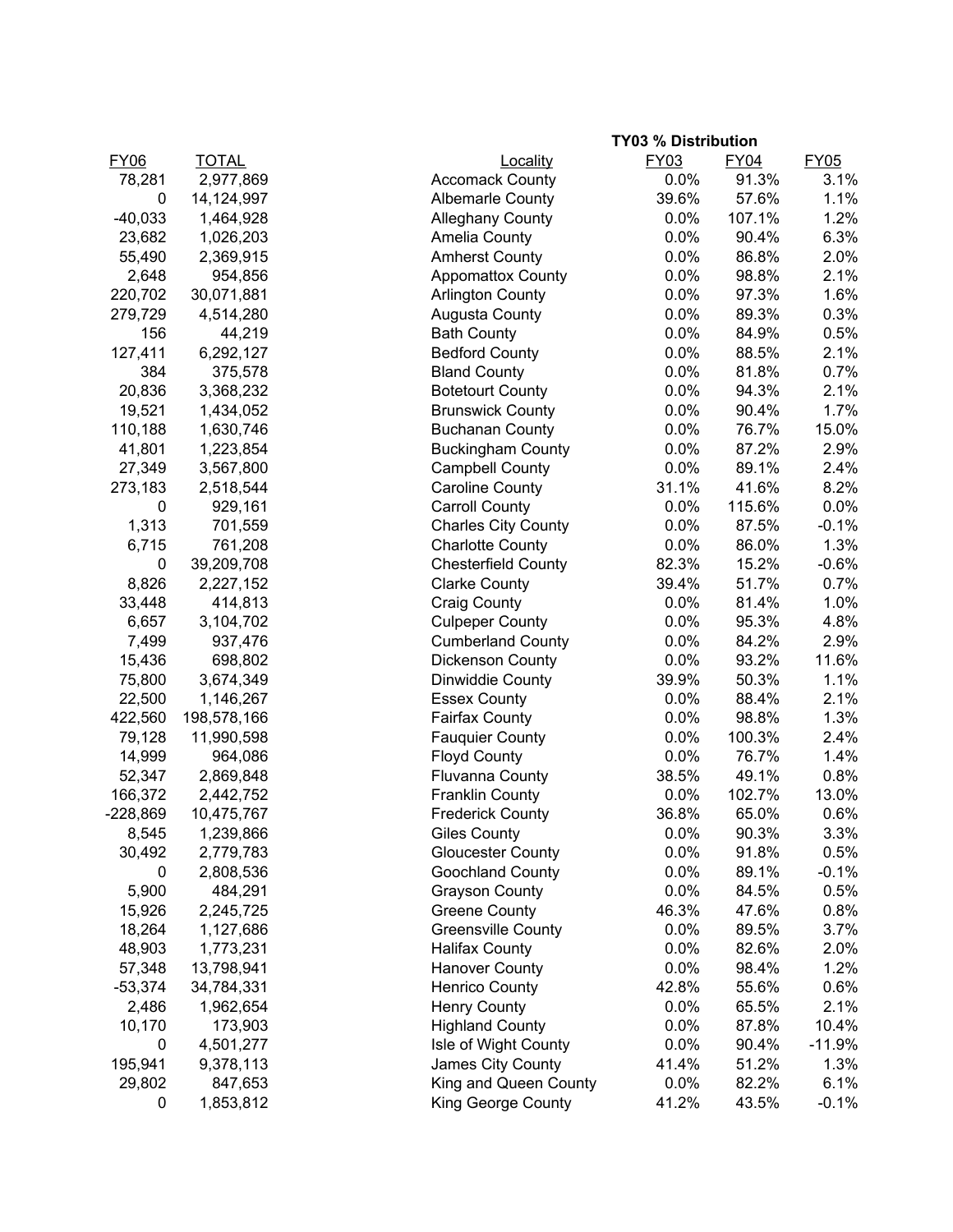| 18,181           | 1,262,449  | King William County                       | 0.0%  | 87.3%          | 2.4%         |
|------------------|------------|-------------------------------------------|-------|----------------|--------------|
| 16,962           | 894,950    | Lancaster County                          | 0.0%  | 89.9%          | 2.3%         |
| 7,168            | 762,230    | Lee County                                | 0.0%  | 86.8%          | 3.2%         |
| 128,973          | 43,223,723 | Loudoun County                            | 39.8% | 69.2%          | 0.0%         |
| 21,856           | 1,623,312  | Louisa County                             | 0.0%  | 87.6%          | 2.2%         |
| 52,508           | 1,210,420  | Lunenburg County                          | 0.0%  | 72.2%          | 2.5%         |
| 1,598            | 965,574    | <b>Madison County</b>                     | 0.0%  | 96.3%          | 1.5%         |
| 4,581            | 1,015,710  | <b>Mathews County</b>                     | 0.0%  | 92.9%          | 0.4%         |
| 0                | 1,531,855  | <b>Mecklenburg County</b>                 | 0.0%  | 90.2%          | 16.0%        |
| 11,219           | 702,065    | Middlesex County                          | 0.0%  | 88.6%          | 2.5%         |
| 41,072           | 4,364,160  | <b>Montgomery County</b>                  | 0.0%  | 94.0%          | 5.2%         |
| 35,322           | 1,719,863  | <b>Nelson County</b>                      | 0.0%  | 81.5%          | 3.3%         |
| 0                | 2,228,499  | New Kent County                           | 0.0%  | 86.0%          | 0.0%         |
| 109,693          | 1,407,419  | Northampton County                        | 0.0%  | 91.1%          | 3.6%         |
| 6,810            | 956,743    | Northumberland County                     | 0.0%  | 91.0%          | 3.1%         |
| 42,859           | 1,092,452  | Nottoway County                           | 0.0%  | 87.5%          | 1.8%         |
| 0                | 2,701,016  | <b>Orange County</b>                      | 0.0%  | 91.8%          | 1.9%         |
| 47,496           | 1,677,917  | Page County                               | 0.0%  | 91.8%          | 2.7%         |
| 24,571           | 734,075    | <b>Patrick County</b>                     | 0.0%  | 89.0%          | 1.2%         |
| 25,951           | 4,579,570  | Pittsylvania County                       | 0.0%  | 87.7%          | 1.2%         |
| 52,803           | 2,950,391  | Powhatan County                           | 0.0%  | 91.3%          | 1.6%         |
| 18,672           | 1,404,234  | <b>Prince Edward County</b>               | 0.0%  | 87.8%          | 3.1%         |
| 139,529          | 3,661,379  | <b>Prince George County</b>               | 0.0%  | 91.7%          | 0.9%         |
| 244,068          | 47,183,067 | <b>Prince William County</b>              | 0.0%  | 98.3%          | 3.2%         |
| 109,072          | 1,691,750  | Pulaski County                            | 0.0%  | 87.1%          | 9.6%         |
| 4,368            | 901,032    | Rappahannock County                       | 0.0%  | 97.2%          | 1.2%         |
| 11,155           | 850,894    | <b>Richmond County</b>                    | 0.0%  | 89.4%          | 1.8%         |
| 226,841          | 12,268,083 | Roanoke County                            | 85.1% | 6.5%           | 0.1%         |
| 7,226            | 2,447,039  | Rockbridge County                         | 0.0%  | 88.7%          | 2.5%         |
| 120,413          | 5,898,102  | Rockingham County                         | 0.0%  | 93.1%          | 2.0%         |
| $-22,145$        | 1,205,116  | <b>Russell County</b>                     | 0.0%  | 101.1%         | 5.3%         |
| 2,524            | 736,350    | <b>Scott County</b>                       | 0.0%  | 96.6%          | 1.0%         |
| 81,188           | 3,597,803  | Shenandoah County                         | 0.0%  | 92.3%          | 1.9%         |
| 23,461           | 2,026,127  | Smyth County                              | 0.0%  | 85.8%          | 3.4%         |
| 28,981           | 2,121,848  |                                           | 0.0%  | 99.0%          | 1.9%         |
|                  | 13,276,381 | Southampton County<br>Spotsylvania County | 37.5% |                |              |
| 45,078<br>83,876 | 11,519,028 | <b>Stafford County</b>                    | 29.5% | 58.5%<br>64.5% | 0.6%<br>3.3% |
|                  |            | <b>Surry County</b>                       |       | 89.1%          |              |
| $-36,146$        | 679,833    |                                           | 0.0%  |                | 87.8%        |
| 38,715           | 1,243,567  | <b>Sussex County</b>                      | 0.0%  | 84.9%          | 2.1%         |
| 93,806           | 2,826,915  | <b>Tazewell County</b>                    | 0.0%  | 90.7%          | 3.6%         |
| 75,870           | 4,080,488  | <b>Warren County</b>                      | 0.0%  | 95.5%          | 5.2%         |
| 42,722           | 2,613,539  | <b>Washington County</b>                  | 0.0%  | 90.7%          | 2.3%         |
| 12,416           | 1,308,640  | <b>Westmoreland County</b>                | 0.0%  | 86.3%          | 0.1%         |
| 25,054           | 1,388,168  | <b>Wise County</b>                        | 0.0%  | 92.4%          | 3.1%         |
| 23,168           | 1,681,241  | <b>Wythe County</b>                       | 0.0%  | 85.3%          | 1.5%         |
| 53,062           | 8,003,045  | <b>York County</b>                        | 41.5% | 56.0%          | 0.1%         |
| 187,371          | 23,065,614 | Alexandria                                | 0.0%  | 94.1%          | 4.2%         |
| 8,986            | 313,838    | <b>Bedford City</b>                       | 0.0%  | 87.0%          | 2.7%         |
| 26,611           | 805,607    | <b>Bristol</b>                            | 0.0%  | 86.9%          | 2.1%         |
| 34,292           | 705,458    | <b>Buena Vista</b>                        | 43.9% | 49.0%          | 1.2%         |
| 12,988           | 3,627,189  | Charlottesville                           | 34.7% | 56.8%          | 1.3%         |
| $-72,056$        | 25,812,341 | Chesapeake                                | 69.5% | 26.1%          | 0.1%         |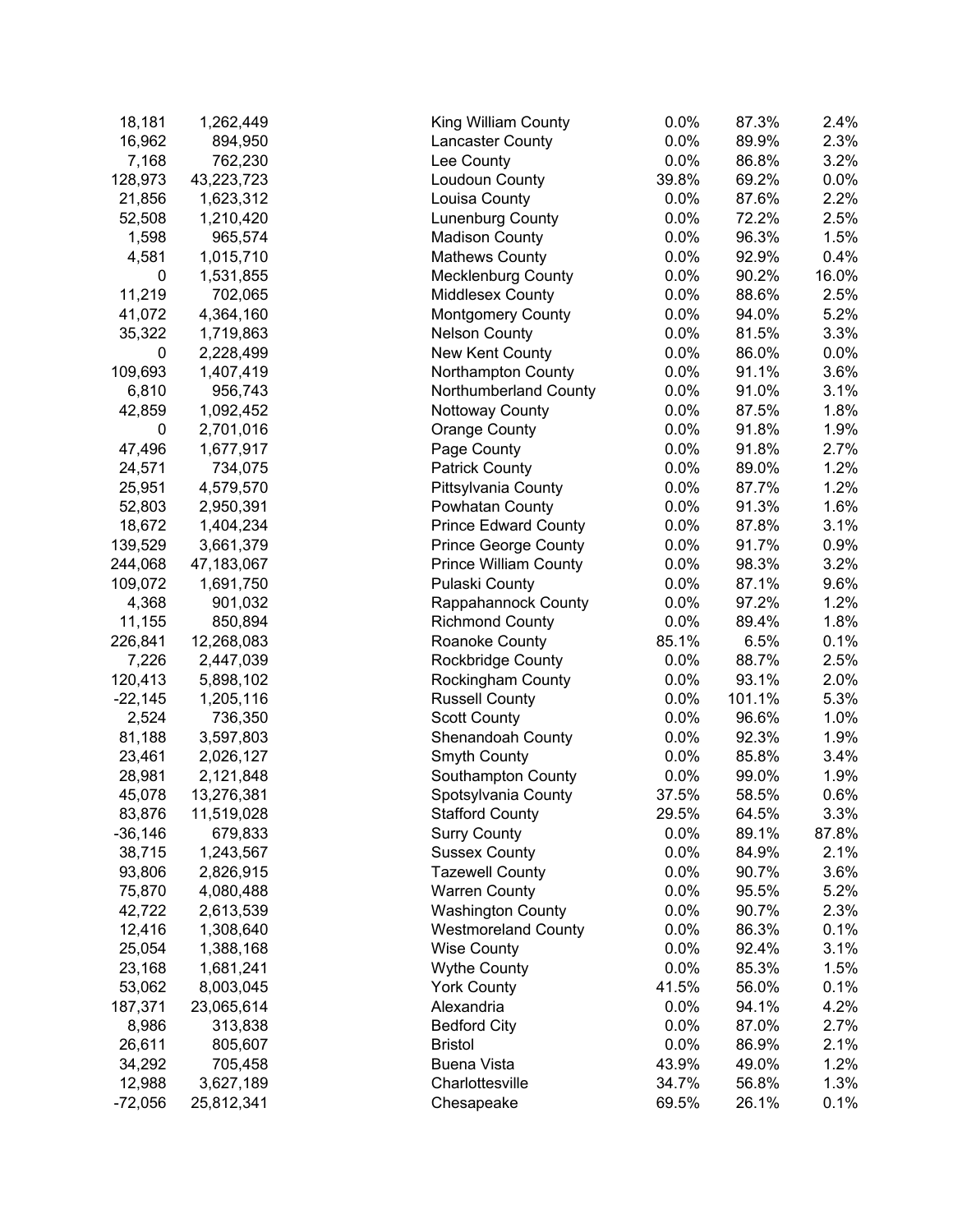| 169,383     | 1,800,043  | <b>Colonial Heights</b> | 0.0%  | 90.8%  | 15.0%   |
|-------------|------------|-------------------------|-------|--------|---------|
| $-2,043$    | 517,201    | Covington               | 42.5% | 60.8%  | 1.3%    |
| 69,841      | 3,896,691  | Danville                | 41.4% | 49.0%  | $-0.7%$ |
| 6,227       | 635,877    | Emporia                 | 18.0% | 66.9%  | 1.9%    |
| 85,849      | 3,253,495  | Fairfax City            | 0.0%  | 90.0%  | 1.6%    |
| 0           | 2,063,933  | Falls Church            | 0.0%  | 84.7%  | 0.0%    |
| 17,469      | 1,235,088  | <b>Franklin City</b>    | 0.0%  | 78.6%  | 1.1%    |
| $-827$      | 1,649,431  | Fredericksburg          | 44.5% | 54.1%  | $-0.5%$ |
| 3,256       | 267,409    | Galax                   | 0.0%  | 70.9%  | $-0.3%$ |
| 448,457     | 14,908,115 | Hampton                 | 32.7% | 62.0%  | 1.5%    |
| 11,984      | 1,516,579  | Harrisonburg            | 0.0%  | 94.7%  | 4.2%    |
| $-11,083$   | 1,474,336  | Hopewell                | 0.0%  | 102.4% | 2.4%    |
| 13,568      | 579,594    | Lexington               | 56.2% | 32.3%  | 2.9%    |
| 90,499      | 5,847,821  | Lynchburg               | 0.0%  | 89.4%  | 2.6%    |
| 79,224      | 3,881,140  | Manassas                | 0.0%  | 91.3%  | 2.9%    |
| $-2,606$    | 1,170,910  | Manassas Park           | 0.0%  | 100.8% | 0.3%    |
| 52,132      | 730,065    | Martinsville            | 0.0%  | 78.9%  | 5.3%    |
| 175,680     | 18,381,867 | <b>Newport News</b>     | 33.7% | 60.3%  | 0.3%    |
| 1,046,259   | 18,975,841 | Norfolk                 | 58.7% | 23.1%  | 0.9%    |
| 11,017      | 250,498    | Norton                  | 0.0%  | 79.4%  | 1.8%    |
| 71,721      | 2,861,743  | Petersburg              | 75.0% | 17.8%  | 1.7%    |
| 0           | 1,649,653  | Poquoson                | 43.2% | 58.7%  | 0.0%    |
| 105,523     | 9,726,626  | Portsmouth              | 58.9% | 33.5%  | 0.9%    |
| 14,205      | 683,722    | Radford                 | 0.0%  | 86.7%  | 2.5%    |
| 168,733     | 17,219,510 | <b>Richmond City</b>    | 76.0% | 20.3%  | 1.3%    |
| 229,544     | 8,555,557  | Roanoke City            | 83.6% | 10.0%  | 0.5%    |
| 766         | 2,641,729  | Salem                   | 86.5% | 4.4%   | 0.0%    |
| 53,645      | 1,834,600  | Staunton                | 0.0%  | 76.5%  | 3.0%    |
| 92,002      | 9,405,989  | Suffolk                 | 0.0%  | 96.2%  | 0.7%    |
| 362,806     | 47,822,007 | Virginia Beach          | 70.3% | 22.5%  | 2.5%    |
| 226,343     | 1,806,444  | Waynesboro              | 0.0%  | 86.2%  | 5.0%    |
| 40,757      | 849,727    | Williamsburg            | 0.0%  | 86.8%  | 1.5%    |
| 43,671      | 2,574,669  | Winchester              | 0.0%  | 40.7%  | 56.1%   |
| 0           | 123,257    | Abingdon, Town of       | 0.0%  | 100.0% | 0.0%    |
| 0           | 923        | Accomac, Town of        | 0.0%  | 100.0% | 0.0%    |
| $\pmb{0}$   | 14,958     | Alberta, Town of        | 0.0%  | 100.0% | 0.0%    |
| $\pmb{0}$   | 118,655    | Altavista, Town of      | 14.4% | 76.2%  | $-0.1%$ |
| $-94$       | 19,344     | Amherst, Town of        | 0.0%  | 73.8%  | 0.6%    |
| 0           | 21,669     | Appalachia, Town of     | 0.0%  | 100.0% | 0.0%    |
| $\mathbf 0$ | 20,623     | Appomattox, Town of     | 0.0%  | 115.5% | 0.0%    |
| 697         | 98,267     | Ashland, Town of        | 0.0%  | 98.1%  | 4.0%    |
| 4,247       | 185,404    | Berryville, Town of     | 0.0%  | 51.2%  | 8.8%    |
| 1,880       | 62,369     | Big Stone Gap, Town of  | 0.0%  | 91.2%  | 19.3%   |
| 0           | 46,106     | Blackstone, Town of     | 0.0%  | 91.9%  | 0.0%    |
| 0           | 1,158      | Bloxom, Town of         | 0.0%  | 0.0%   | 0.0%    |
| 1,546       | 109,609    | Bluefield, Town of      | 0.0%  | 81.0%  | 12.8%   |
| 0           | 1,192      | Boones Mill, Town of    | 0.0%  | 100.0% | 0.0%    |
| 917         | 19,002     | Bowling Green, Town of  | 0.0%  | 61.7%  | 9.6%    |
| 0           | 6,402      | Boyce, Town of          | 0.0%  | 100.0% | 0.0%    |
| 0           | 7,454      | Boydton, Town of        | 0.0%  | 120.3% | 0.0%    |
| $\pmb{0}$   | 21,665     | Boykins, Town of        | 0.0%  | 100.0% | 0.1%    |
|             |            |                         |       |        |         |
| 1,708       | 1,724      | Branchville, Town of    | 0.0%  | 0.0%   | 89.3%   |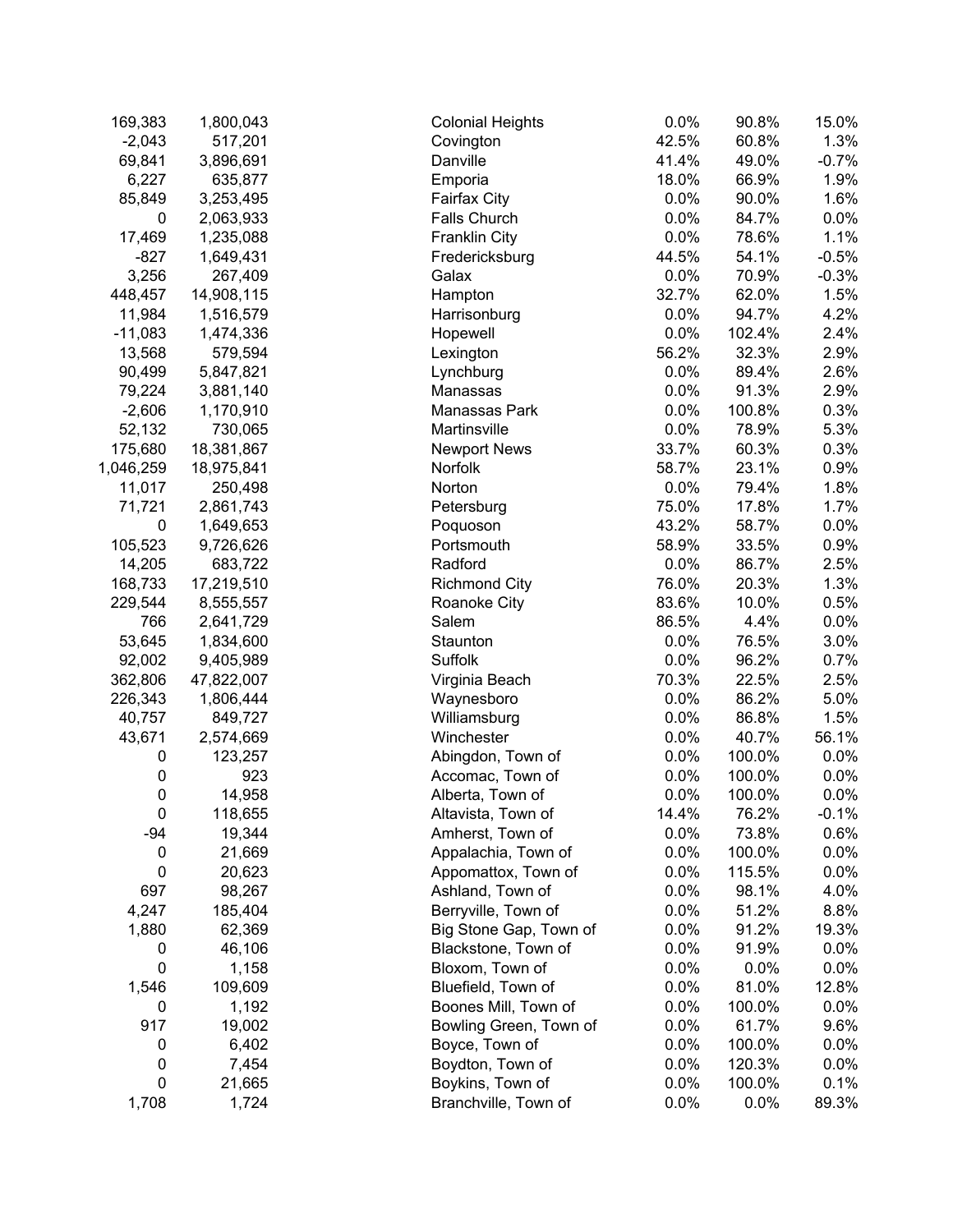| 0.0%<br>100.0%<br>28,948<br>Broadway, Town of<br>0.0%<br>0<br>0.0%<br>133.0%<br>0<br>6,905<br>0.0%<br>Brodnax, Town of<br>$\pmb{0}$<br>23,813<br>0.0%<br>100.0%<br>0.0%<br>Brookneal, Town of<br>0.0%<br>0<br>9,969<br>Buchanan, Town of<br>100.0%<br>0.0%<br>$\mathbf 0$<br>0.0%<br>8,452<br>Burkeville, Town of<br>100.0%<br>0.0%<br>$-8,581$<br>30,492<br>Cape Charles, Town of<br>0.0%<br>101.6%<br>6.7%<br>0.0%<br>100.0%<br>5,225<br>Capron, Town of<br>100.0%<br>0<br>0.0%<br>0.0%<br>0<br>8,142<br>100.0%<br>Cedar Bluff, Town of<br>$\boldsymbol{0}$<br>5,279<br>Charlotte CH, Town of<br>0.0%<br>100.0%<br>100.0%<br>0.0%<br>7,281<br>59,382<br>Chase City, Town of<br>86.6%<br>4.8%<br>0.0%<br>100.0%<br>36,648<br>Chatham, Town of<br>0.0%<br>0<br>0.0%<br>100.0%<br>0.2%<br>0<br>9,116<br>Chilhowie, Town of<br>0<br>0.0%<br>0.0%<br>114,423<br>Chincoteague, Town of<br>100.0%<br>236,232<br>0.0%<br>76.1%<br>13.0%<br>Christiansburg, Town of<br>0.0%<br>3.8%<br>7,884<br>Claremont, Town of<br>100.0%<br>0<br>47,472<br>0.0%<br>0<br>Clarksville, Town of<br>100.0%<br>0.0%<br>0<br>1,374<br>0.0%<br>Cleveland, Town of<br>100.0%<br>0.0%<br>363,979<br>0.0%<br>85.0%<br>1.4%<br>Clifton Forge, Town of<br>15,702<br>0.0%<br>100.0%<br>Coeburn, Town of<br>0.0%<br>0<br>0.0%<br>3.2%<br>0<br>215,459<br>Colonial Beach, Town of<br>95.5%<br>482<br>72.3%<br>75.9%<br>33,749<br>29.2%<br>Courtland, Town of<br>0.0%<br>0<br>46,710<br>Crewe, Town of<br>0.0%<br>100.0%<br>0.0%<br>8.8%<br>195,329<br>100.0%<br>0<br>Culpeper, Town of<br>0.0%<br>0.0%<br>0<br>4,073<br>100.0%<br>Damascus, Town of<br>$\pmb{0}$<br>0.0%<br>0.0%<br>1,806<br>Dillwyn, Town of<br>100.0%<br>$\pmb{0}$<br>14.3%<br>0.0%<br>5,117<br>Drakes Branch, Town of<br>75.6%<br>0.0%<br>100.0%<br>0.0%<br>0<br>23,433<br>Dublin, Town of<br>844<br>0.0%<br>0.0%<br>0<br>100.0%<br>Eastville, Town of<br>0.0%<br>100.0%<br>0.0%<br>0<br>13,287<br>Edinburg, Town of<br>0<br>0.0%<br>0.0%<br>25,440<br>Elkton, Town of<br>100.0%<br>0<br>0.0%<br>0.0%<br>9,995<br>Exmore, Town of<br>$-0.3%$<br>0<br>3,134<br>0.0%<br>100.0%<br>Fries, Town of<br>0.0%<br>0<br>261,885<br>0.0%<br>100.0%<br>Front Royal, Town of<br>100.0%<br>$\overline{2}$<br>32.4%<br>115.7%<br>5.8%<br>5,656<br>Glade Spring, Town of<br>$\mathbf 0$<br>0.0%<br>11,090<br>Glasgow, Town of<br>100.0%<br>0.0%<br>$\pmb{0}$<br>1,260<br>0.0%<br>0.0%<br>Glen Lyn, Town of<br>100.0%<br>$\pmb{0}$<br>21,181<br>2.2%<br>Gordonsville, Town of<br>0.0%<br>33.1%<br>$\pmb{0}$<br>0.0%<br>13,310<br>Gretna, Town of<br>100.0%<br>0.0%<br>$\pmb{0}$<br>0.0%<br>0.0%<br>19,638<br>Grottoes, Town of<br>41.6%<br>$\pmb{0}$<br>0.0%<br>0.0%<br>7,168<br>Grundy, Town of<br>100.0%<br>$\pmb{0}$<br>Halifax, Town of<br>0.0%<br>0.6%<br>48,969<br>74.2%<br>$\pmb{0}$<br>0.0%<br>2,561<br>Hallwood, Town of<br>0.0%<br>100.0%<br>$\pmb{0}$<br>0.0%<br>0.0%<br>20,125<br>Hamilton, Town of<br>100.1%<br>0<br>16,197<br>0.0%<br>100.0%<br>Haymarket, Town of<br>0.0%<br>100.0%<br>0.0%<br>0<br>49,572<br>Hillsville, Town of<br>0.0%<br>0<br>100.0%<br>30,128<br>Hurt, Town of<br>0.0%<br>0.0%<br>0<br>0.0%<br>0.0%<br>19,515<br>Independence, Town of<br>100.0%<br>0<br>0.0%<br>100.0%<br>6,100<br>Iron Gate, Town of<br>100.0%<br>0<br>Ivor, Town of<br>0.0%<br>5,024<br>100.0%<br>0.0%<br>$\pmb{0}$<br>Jarratt, Town of<br>0.0%<br>0.0%<br>0<br>0.0%<br>$\pmb{0}$<br>5,263<br>Jonesville, Town of<br>0.0%<br>100.0%<br>0.0% | 368    | 101,336 | Bridgewater, Town of | 0.0% | 92.6% | 0.6% |
|---------------------------------------------------------------------------------------------------------------------------------------------------------------------------------------------------------------------------------------------------------------------------------------------------------------------------------------------------------------------------------------------------------------------------------------------------------------------------------------------------------------------------------------------------------------------------------------------------------------------------------------------------------------------------------------------------------------------------------------------------------------------------------------------------------------------------------------------------------------------------------------------------------------------------------------------------------------------------------------------------------------------------------------------------------------------------------------------------------------------------------------------------------------------------------------------------------------------------------------------------------------------------------------------------------------------------------------------------------------------------------------------------------------------------------------------------------------------------------------------------------------------------------------------------------------------------------------------------------------------------------------------------------------------------------------------------------------------------------------------------------------------------------------------------------------------------------------------------------------------------------------------------------------------------------------------------------------------------------------------------------------------------------------------------------------------------------------------------------------------------------------------------------------------------------------------------------------------------------------------------------------------------------------------------------------------------------------------------------------------------------------------------------------------------------------------------------------------------------------------------------------------------------------------------------------------------------------------------------------------------------------------------------------------------------------------------------------------------------------------------------------------------------------------------------------------------------------------------------------------------------------------------------------------------------------------------------------------------------------------------------------------------------------------------------------------------------------------------------------------------------------------------------------------------------------------------------------------------------------------------------------------------------------------------------------------------------------------------------------------------------------------------------------------------------------------------------------------|--------|---------|----------------------|------|-------|------|
|                                                                                                                                                                                                                                                                                                                                                                                                                                                                                                                                                                                                                                                                                                                                                                                                                                                                                                                                                                                                                                                                                                                                                                                                                                                                                                                                                                                                                                                                                                                                                                                                                                                                                                                                                                                                                                                                                                                                                                                                                                                                                                                                                                                                                                                                                                                                                                                                                                                                                                                                                                                                                                                                                                                                                                                                                                                                                                                                                                                                                                                                                                                                                                                                                                                                                                                                                                                                                                                                     |        |         |                      |      |       |      |
|                                                                                                                                                                                                                                                                                                                                                                                                                                                                                                                                                                                                                                                                                                                                                                                                                                                                                                                                                                                                                                                                                                                                                                                                                                                                                                                                                                                                                                                                                                                                                                                                                                                                                                                                                                                                                                                                                                                                                                                                                                                                                                                                                                                                                                                                                                                                                                                                                                                                                                                                                                                                                                                                                                                                                                                                                                                                                                                                                                                                                                                                                                                                                                                                                                                                                                                                                                                                                                                                     |        |         |                      |      |       |      |
|                                                                                                                                                                                                                                                                                                                                                                                                                                                                                                                                                                                                                                                                                                                                                                                                                                                                                                                                                                                                                                                                                                                                                                                                                                                                                                                                                                                                                                                                                                                                                                                                                                                                                                                                                                                                                                                                                                                                                                                                                                                                                                                                                                                                                                                                                                                                                                                                                                                                                                                                                                                                                                                                                                                                                                                                                                                                                                                                                                                                                                                                                                                                                                                                                                                                                                                                                                                                                                                                     |        |         |                      |      |       |      |
|                                                                                                                                                                                                                                                                                                                                                                                                                                                                                                                                                                                                                                                                                                                                                                                                                                                                                                                                                                                                                                                                                                                                                                                                                                                                                                                                                                                                                                                                                                                                                                                                                                                                                                                                                                                                                                                                                                                                                                                                                                                                                                                                                                                                                                                                                                                                                                                                                                                                                                                                                                                                                                                                                                                                                                                                                                                                                                                                                                                                                                                                                                                                                                                                                                                                                                                                                                                                                                                                     |        |         |                      |      |       |      |
|                                                                                                                                                                                                                                                                                                                                                                                                                                                                                                                                                                                                                                                                                                                                                                                                                                                                                                                                                                                                                                                                                                                                                                                                                                                                                                                                                                                                                                                                                                                                                                                                                                                                                                                                                                                                                                                                                                                                                                                                                                                                                                                                                                                                                                                                                                                                                                                                                                                                                                                                                                                                                                                                                                                                                                                                                                                                                                                                                                                                                                                                                                                                                                                                                                                                                                                                                                                                                                                                     |        |         |                      |      |       |      |
|                                                                                                                                                                                                                                                                                                                                                                                                                                                                                                                                                                                                                                                                                                                                                                                                                                                                                                                                                                                                                                                                                                                                                                                                                                                                                                                                                                                                                                                                                                                                                                                                                                                                                                                                                                                                                                                                                                                                                                                                                                                                                                                                                                                                                                                                                                                                                                                                                                                                                                                                                                                                                                                                                                                                                                                                                                                                                                                                                                                                                                                                                                                                                                                                                                                                                                                                                                                                                                                                     |        |         |                      |      |       |      |
|                                                                                                                                                                                                                                                                                                                                                                                                                                                                                                                                                                                                                                                                                                                                                                                                                                                                                                                                                                                                                                                                                                                                                                                                                                                                                                                                                                                                                                                                                                                                                                                                                                                                                                                                                                                                                                                                                                                                                                                                                                                                                                                                                                                                                                                                                                                                                                                                                                                                                                                                                                                                                                                                                                                                                                                                                                                                                                                                                                                                                                                                                                                                                                                                                                                                                                                                                                                                                                                                     |        |         |                      |      |       |      |
|                                                                                                                                                                                                                                                                                                                                                                                                                                                                                                                                                                                                                                                                                                                                                                                                                                                                                                                                                                                                                                                                                                                                                                                                                                                                                                                                                                                                                                                                                                                                                                                                                                                                                                                                                                                                                                                                                                                                                                                                                                                                                                                                                                                                                                                                                                                                                                                                                                                                                                                                                                                                                                                                                                                                                                                                                                                                                                                                                                                                                                                                                                                                                                                                                                                                                                                                                                                                                                                                     |        |         |                      |      |       |      |
|                                                                                                                                                                                                                                                                                                                                                                                                                                                                                                                                                                                                                                                                                                                                                                                                                                                                                                                                                                                                                                                                                                                                                                                                                                                                                                                                                                                                                                                                                                                                                                                                                                                                                                                                                                                                                                                                                                                                                                                                                                                                                                                                                                                                                                                                                                                                                                                                                                                                                                                                                                                                                                                                                                                                                                                                                                                                                                                                                                                                                                                                                                                                                                                                                                                                                                                                                                                                                                                                     |        |         |                      |      |       |      |
|                                                                                                                                                                                                                                                                                                                                                                                                                                                                                                                                                                                                                                                                                                                                                                                                                                                                                                                                                                                                                                                                                                                                                                                                                                                                                                                                                                                                                                                                                                                                                                                                                                                                                                                                                                                                                                                                                                                                                                                                                                                                                                                                                                                                                                                                                                                                                                                                                                                                                                                                                                                                                                                                                                                                                                                                                                                                                                                                                                                                                                                                                                                                                                                                                                                                                                                                                                                                                                                                     |        |         |                      |      |       |      |
|                                                                                                                                                                                                                                                                                                                                                                                                                                                                                                                                                                                                                                                                                                                                                                                                                                                                                                                                                                                                                                                                                                                                                                                                                                                                                                                                                                                                                                                                                                                                                                                                                                                                                                                                                                                                                                                                                                                                                                                                                                                                                                                                                                                                                                                                                                                                                                                                                                                                                                                                                                                                                                                                                                                                                                                                                                                                                                                                                                                                                                                                                                                                                                                                                                                                                                                                                                                                                                                                     |        |         |                      |      |       |      |
|                                                                                                                                                                                                                                                                                                                                                                                                                                                                                                                                                                                                                                                                                                                                                                                                                                                                                                                                                                                                                                                                                                                                                                                                                                                                                                                                                                                                                                                                                                                                                                                                                                                                                                                                                                                                                                                                                                                                                                                                                                                                                                                                                                                                                                                                                                                                                                                                                                                                                                                                                                                                                                                                                                                                                                                                                                                                                                                                                                                                                                                                                                                                                                                                                                                                                                                                                                                                                                                                     |        |         |                      |      |       |      |
|                                                                                                                                                                                                                                                                                                                                                                                                                                                                                                                                                                                                                                                                                                                                                                                                                                                                                                                                                                                                                                                                                                                                                                                                                                                                                                                                                                                                                                                                                                                                                                                                                                                                                                                                                                                                                                                                                                                                                                                                                                                                                                                                                                                                                                                                                                                                                                                                                                                                                                                                                                                                                                                                                                                                                                                                                                                                                                                                                                                                                                                                                                                                                                                                                                                                                                                                                                                                                                                                     |        |         |                      |      |       |      |
|                                                                                                                                                                                                                                                                                                                                                                                                                                                                                                                                                                                                                                                                                                                                                                                                                                                                                                                                                                                                                                                                                                                                                                                                                                                                                                                                                                                                                                                                                                                                                                                                                                                                                                                                                                                                                                                                                                                                                                                                                                                                                                                                                                                                                                                                                                                                                                                                                                                                                                                                                                                                                                                                                                                                                                                                                                                                                                                                                                                                                                                                                                                                                                                                                                                                                                                                                                                                                                                                     | 10,295 |         |                      |      |       |      |
|                                                                                                                                                                                                                                                                                                                                                                                                                                                                                                                                                                                                                                                                                                                                                                                                                                                                                                                                                                                                                                                                                                                                                                                                                                                                                                                                                                                                                                                                                                                                                                                                                                                                                                                                                                                                                                                                                                                                                                                                                                                                                                                                                                                                                                                                                                                                                                                                                                                                                                                                                                                                                                                                                                                                                                                                                                                                                                                                                                                                                                                                                                                                                                                                                                                                                                                                                                                                                                                                     |        |         |                      |      |       |      |
|                                                                                                                                                                                                                                                                                                                                                                                                                                                                                                                                                                                                                                                                                                                                                                                                                                                                                                                                                                                                                                                                                                                                                                                                                                                                                                                                                                                                                                                                                                                                                                                                                                                                                                                                                                                                                                                                                                                                                                                                                                                                                                                                                                                                                                                                                                                                                                                                                                                                                                                                                                                                                                                                                                                                                                                                                                                                                                                                                                                                                                                                                                                                                                                                                                                                                                                                                                                                                                                                     |        |         |                      |      |       |      |
|                                                                                                                                                                                                                                                                                                                                                                                                                                                                                                                                                                                                                                                                                                                                                                                                                                                                                                                                                                                                                                                                                                                                                                                                                                                                                                                                                                                                                                                                                                                                                                                                                                                                                                                                                                                                                                                                                                                                                                                                                                                                                                                                                                                                                                                                                                                                                                                                                                                                                                                                                                                                                                                                                                                                                                                                                                                                                                                                                                                                                                                                                                                                                                                                                                                                                                                                                                                                                                                                     |        |         |                      |      |       |      |
|                                                                                                                                                                                                                                                                                                                                                                                                                                                                                                                                                                                                                                                                                                                                                                                                                                                                                                                                                                                                                                                                                                                                                                                                                                                                                                                                                                                                                                                                                                                                                                                                                                                                                                                                                                                                                                                                                                                                                                                                                                                                                                                                                                                                                                                                                                                                                                                                                                                                                                                                                                                                                                                                                                                                                                                                                                                                                                                                                                                                                                                                                                                                                                                                                                                                                                                                                                                                                                                                     | 25,849 |         |                      |      |       |      |
|                                                                                                                                                                                                                                                                                                                                                                                                                                                                                                                                                                                                                                                                                                                                                                                                                                                                                                                                                                                                                                                                                                                                                                                                                                                                                                                                                                                                                                                                                                                                                                                                                                                                                                                                                                                                                                                                                                                                                                                                                                                                                                                                                                                                                                                                                                                                                                                                                                                                                                                                                                                                                                                                                                                                                                                                                                                                                                                                                                                                                                                                                                                                                                                                                                                                                                                                                                                                                                                                     |        |         |                      |      |       |      |
|                                                                                                                                                                                                                                                                                                                                                                                                                                                                                                                                                                                                                                                                                                                                                                                                                                                                                                                                                                                                                                                                                                                                                                                                                                                                                                                                                                                                                                                                                                                                                                                                                                                                                                                                                                                                                                                                                                                                                                                                                                                                                                                                                                                                                                                                                                                                                                                                                                                                                                                                                                                                                                                                                                                                                                                                                                                                                                                                                                                                                                                                                                                                                                                                                                                                                                                                                                                                                                                                     |        |         |                      |      |       |      |
|                                                                                                                                                                                                                                                                                                                                                                                                                                                                                                                                                                                                                                                                                                                                                                                                                                                                                                                                                                                                                                                                                                                                                                                                                                                                                                                                                                                                                                                                                                                                                                                                                                                                                                                                                                                                                                                                                                                                                                                                                                                                                                                                                                                                                                                                                                                                                                                                                                                                                                                                                                                                                                                                                                                                                                                                                                                                                                                                                                                                                                                                                                                                                                                                                                                                                                                                                                                                                                                                     |        |         |                      |      |       |      |
|                                                                                                                                                                                                                                                                                                                                                                                                                                                                                                                                                                                                                                                                                                                                                                                                                                                                                                                                                                                                                                                                                                                                                                                                                                                                                                                                                                                                                                                                                                                                                                                                                                                                                                                                                                                                                                                                                                                                                                                                                                                                                                                                                                                                                                                                                                                                                                                                                                                                                                                                                                                                                                                                                                                                                                                                                                                                                                                                                                                                                                                                                                                                                                                                                                                                                                                                                                                                                                                                     |        |         |                      |      |       |      |
|                                                                                                                                                                                                                                                                                                                                                                                                                                                                                                                                                                                                                                                                                                                                                                                                                                                                                                                                                                                                                                                                                                                                                                                                                                                                                                                                                                                                                                                                                                                                                                                                                                                                                                                                                                                                                                                                                                                                                                                                                                                                                                                                                                                                                                                                                                                                                                                                                                                                                                                                                                                                                                                                                                                                                                                                                                                                                                                                                                                                                                                                                                                                                                                                                                                                                                                                                                                                                                                                     |        |         |                      |      |       |      |
|                                                                                                                                                                                                                                                                                                                                                                                                                                                                                                                                                                                                                                                                                                                                                                                                                                                                                                                                                                                                                                                                                                                                                                                                                                                                                                                                                                                                                                                                                                                                                                                                                                                                                                                                                                                                                                                                                                                                                                                                                                                                                                                                                                                                                                                                                                                                                                                                                                                                                                                                                                                                                                                                                                                                                                                                                                                                                                                                                                                                                                                                                                                                                                                                                                                                                                                                                                                                                                                                     |        |         |                      |      |       |      |
|                                                                                                                                                                                                                                                                                                                                                                                                                                                                                                                                                                                                                                                                                                                                                                                                                                                                                                                                                                                                                                                                                                                                                                                                                                                                                                                                                                                                                                                                                                                                                                                                                                                                                                                                                                                                                                                                                                                                                                                                                                                                                                                                                                                                                                                                                                                                                                                                                                                                                                                                                                                                                                                                                                                                                                                                                                                                                                                                                                                                                                                                                                                                                                                                                                                                                                                                                                                                                                                                     |        |         |                      |      |       |      |
|                                                                                                                                                                                                                                                                                                                                                                                                                                                                                                                                                                                                                                                                                                                                                                                                                                                                                                                                                                                                                                                                                                                                                                                                                                                                                                                                                                                                                                                                                                                                                                                                                                                                                                                                                                                                                                                                                                                                                                                                                                                                                                                                                                                                                                                                                                                                                                                                                                                                                                                                                                                                                                                                                                                                                                                                                                                                                                                                                                                                                                                                                                                                                                                                                                                                                                                                                                                                                                                                     |        |         |                      |      |       |      |
|                                                                                                                                                                                                                                                                                                                                                                                                                                                                                                                                                                                                                                                                                                                                                                                                                                                                                                                                                                                                                                                                                                                                                                                                                                                                                                                                                                                                                                                                                                                                                                                                                                                                                                                                                                                                                                                                                                                                                                                                                                                                                                                                                                                                                                                                                                                                                                                                                                                                                                                                                                                                                                                                                                                                                                                                                                                                                                                                                                                                                                                                                                                                                                                                                                                                                                                                                                                                                                                                     |        |         |                      |      |       |      |
|                                                                                                                                                                                                                                                                                                                                                                                                                                                                                                                                                                                                                                                                                                                                                                                                                                                                                                                                                                                                                                                                                                                                                                                                                                                                                                                                                                                                                                                                                                                                                                                                                                                                                                                                                                                                                                                                                                                                                                                                                                                                                                                                                                                                                                                                                                                                                                                                                                                                                                                                                                                                                                                                                                                                                                                                                                                                                                                                                                                                                                                                                                                                                                                                                                                                                                                                                                                                                                                                     |        |         |                      |      |       |      |
|                                                                                                                                                                                                                                                                                                                                                                                                                                                                                                                                                                                                                                                                                                                                                                                                                                                                                                                                                                                                                                                                                                                                                                                                                                                                                                                                                                                                                                                                                                                                                                                                                                                                                                                                                                                                                                                                                                                                                                                                                                                                                                                                                                                                                                                                                                                                                                                                                                                                                                                                                                                                                                                                                                                                                                                                                                                                                                                                                                                                                                                                                                                                                                                                                                                                                                                                                                                                                                                                     |        |         |                      |      |       |      |
|                                                                                                                                                                                                                                                                                                                                                                                                                                                                                                                                                                                                                                                                                                                                                                                                                                                                                                                                                                                                                                                                                                                                                                                                                                                                                                                                                                                                                                                                                                                                                                                                                                                                                                                                                                                                                                                                                                                                                                                                                                                                                                                                                                                                                                                                                                                                                                                                                                                                                                                                                                                                                                                                                                                                                                                                                                                                                                                                                                                                                                                                                                                                                                                                                                                                                                                                                                                                                                                                     |        |         |                      |      |       |      |
|                                                                                                                                                                                                                                                                                                                                                                                                                                                                                                                                                                                                                                                                                                                                                                                                                                                                                                                                                                                                                                                                                                                                                                                                                                                                                                                                                                                                                                                                                                                                                                                                                                                                                                                                                                                                                                                                                                                                                                                                                                                                                                                                                                                                                                                                                                                                                                                                                                                                                                                                                                                                                                                                                                                                                                                                                                                                                                                                                                                                                                                                                                                                                                                                                                                                                                                                                                                                                                                                     |        |         |                      |      |       |      |
|                                                                                                                                                                                                                                                                                                                                                                                                                                                                                                                                                                                                                                                                                                                                                                                                                                                                                                                                                                                                                                                                                                                                                                                                                                                                                                                                                                                                                                                                                                                                                                                                                                                                                                                                                                                                                                                                                                                                                                                                                                                                                                                                                                                                                                                                                                                                                                                                                                                                                                                                                                                                                                                                                                                                                                                                                                                                                                                                                                                                                                                                                                                                                                                                                                                                                                                                                                                                                                                                     |        |         |                      |      |       |      |
|                                                                                                                                                                                                                                                                                                                                                                                                                                                                                                                                                                                                                                                                                                                                                                                                                                                                                                                                                                                                                                                                                                                                                                                                                                                                                                                                                                                                                                                                                                                                                                                                                                                                                                                                                                                                                                                                                                                                                                                                                                                                                                                                                                                                                                                                                                                                                                                                                                                                                                                                                                                                                                                                                                                                                                                                                                                                                                                                                                                                                                                                                                                                                                                                                                                                                                                                                                                                                                                                     |        |         |                      |      |       |      |
|                                                                                                                                                                                                                                                                                                                                                                                                                                                                                                                                                                                                                                                                                                                                                                                                                                                                                                                                                                                                                                                                                                                                                                                                                                                                                                                                                                                                                                                                                                                                                                                                                                                                                                                                                                                                                                                                                                                                                                                                                                                                                                                                                                                                                                                                                                                                                                                                                                                                                                                                                                                                                                                                                                                                                                                                                                                                                                                                                                                                                                                                                                                                                                                                                                                                                                                                                                                                                                                                     |        |         |                      |      |       |      |
|                                                                                                                                                                                                                                                                                                                                                                                                                                                                                                                                                                                                                                                                                                                                                                                                                                                                                                                                                                                                                                                                                                                                                                                                                                                                                                                                                                                                                                                                                                                                                                                                                                                                                                                                                                                                                                                                                                                                                                                                                                                                                                                                                                                                                                                                                                                                                                                                                                                                                                                                                                                                                                                                                                                                                                                                                                                                                                                                                                                                                                                                                                                                                                                                                                                                                                                                                                                                                                                                     |        |         |                      |      |       |      |
|                                                                                                                                                                                                                                                                                                                                                                                                                                                                                                                                                                                                                                                                                                                                                                                                                                                                                                                                                                                                                                                                                                                                                                                                                                                                                                                                                                                                                                                                                                                                                                                                                                                                                                                                                                                                                                                                                                                                                                                                                                                                                                                                                                                                                                                                                                                                                                                                                                                                                                                                                                                                                                                                                                                                                                                                                                                                                                                                                                                                                                                                                                                                                                                                                                                                                                                                                                                                                                                                     |        |         |                      |      |       |      |
|                                                                                                                                                                                                                                                                                                                                                                                                                                                                                                                                                                                                                                                                                                                                                                                                                                                                                                                                                                                                                                                                                                                                                                                                                                                                                                                                                                                                                                                                                                                                                                                                                                                                                                                                                                                                                                                                                                                                                                                                                                                                                                                                                                                                                                                                                                                                                                                                                                                                                                                                                                                                                                                                                                                                                                                                                                                                                                                                                                                                                                                                                                                                                                                                                                                                                                                                                                                                                                                                     |        |         |                      |      |       |      |
|                                                                                                                                                                                                                                                                                                                                                                                                                                                                                                                                                                                                                                                                                                                                                                                                                                                                                                                                                                                                                                                                                                                                                                                                                                                                                                                                                                                                                                                                                                                                                                                                                                                                                                                                                                                                                                                                                                                                                                                                                                                                                                                                                                                                                                                                                                                                                                                                                                                                                                                                                                                                                                                                                                                                                                                                                                                                                                                                                                                                                                                                                                                                                                                                                                                                                                                                                                                                                                                                     |        |         |                      |      |       |      |
|                                                                                                                                                                                                                                                                                                                                                                                                                                                                                                                                                                                                                                                                                                                                                                                                                                                                                                                                                                                                                                                                                                                                                                                                                                                                                                                                                                                                                                                                                                                                                                                                                                                                                                                                                                                                                                                                                                                                                                                                                                                                                                                                                                                                                                                                                                                                                                                                                                                                                                                                                                                                                                                                                                                                                                                                                                                                                                                                                                                                                                                                                                                                                                                                                                                                                                                                                                                                                                                                     |        |         |                      |      |       |      |
|                                                                                                                                                                                                                                                                                                                                                                                                                                                                                                                                                                                                                                                                                                                                                                                                                                                                                                                                                                                                                                                                                                                                                                                                                                                                                                                                                                                                                                                                                                                                                                                                                                                                                                                                                                                                                                                                                                                                                                                                                                                                                                                                                                                                                                                                                                                                                                                                                                                                                                                                                                                                                                                                                                                                                                                                                                                                                                                                                                                                                                                                                                                                                                                                                                                                                                                                                                                                                                                                     |        |         |                      |      |       |      |
|                                                                                                                                                                                                                                                                                                                                                                                                                                                                                                                                                                                                                                                                                                                                                                                                                                                                                                                                                                                                                                                                                                                                                                                                                                                                                                                                                                                                                                                                                                                                                                                                                                                                                                                                                                                                                                                                                                                                                                                                                                                                                                                                                                                                                                                                                                                                                                                                                                                                                                                                                                                                                                                                                                                                                                                                                                                                                                                                                                                                                                                                                                                                                                                                                                                                                                                                                                                                                                                                     |        |         |                      |      |       |      |
|                                                                                                                                                                                                                                                                                                                                                                                                                                                                                                                                                                                                                                                                                                                                                                                                                                                                                                                                                                                                                                                                                                                                                                                                                                                                                                                                                                                                                                                                                                                                                                                                                                                                                                                                                                                                                                                                                                                                                                                                                                                                                                                                                                                                                                                                                                                                                                                                                                                                                                                                                                                                                                                                                                                                                                                                                                                                                                                                                                                                                                                                                                                                                                                                                                                                                                                                                                                                                                                                     |        |         |                      |      |       |      |
|                                                                                                                                                                                                                                                                                                                                                                                                                                                                                                                                                                                                                                                                                                                                                                                                                                                                                                                                                                                                                                                                                                                                                                                                                                                                                                                                                                                                                                                                                                                                                                                                                                                                                                                                                                                                                                                                                                                                                                                                                                                                                                                                                                                                                                                                                                                                                                                                                                                                                                                                                                                                                                                                                                                                                                                                                                                                                                                                                                                                                                                                                                                                                                                                                                                                                                                                                                                                                                                                     |        |         |                      |      |       |      |
|                                                                                                                                                                                                                                                                                                                                                                                                                                                                                                                                                                                                                                                                                                                                                                                                                                                                                                                                                                                                                                                                                                                                                                                                                                                                                                                                                                                                                                                                                                                                                                                                                                                                                                                                                                                                                                                                                                                                                                                                                                                                                                                                                                                                                                                                                                                                                                                                                                                                                                                                                                                                                                                                                                                                                                                                                                                                                                                                                                                                                                                                                                                                                                                                                                                                                                                                                                                                                                                                     |        |         |                      |      |       |      |
|                                                                                                                                                                                                                                                                                                                                                                                                                                                                                                                                                                                                                                                                                                                                                                                                                                                                                                                                                                                                                                                                                                                                                                                                                                                                                                                                                                                                                                                                                                                                                                                                                                                                                                                                                                                                                                                                                                                                                                                                                                                                                                                                                                                                                                                                                                                                                                                                                                                                                                                                                                                                                                                                                                                                                                                                                                                                                                                                                                                                                                                                                                                                                                                                                                                                                                                                                                                                                                                                     |        |         |                      |      |       |      |
|                                                                                                                                                                                                                                                                                                                                                                                                                                                                                                                                                                                                                                                                                                                                                                                                                                                                                                                                                                                                                                                                                                                                                                                                                                                                                                                                                                                                                                                                                                                                                                                                                                                                                                                                                                                                                                                                                                                                                                                                                                                                                                                                                                                                                                                                                                                                                                                                                                                                                                                                                                                                                                                                                                                                                                                                                                                                                                                                                                                                                                                                                                                                                                                                                                                                                                                                                                                                                                                                     |        |         |                      |      |       |      |
|                                                                                                                                                                                                                                                                                                                                                                                                                                                                                                                                                                                                                                                                                                                                                                                                                                                                                                                                                                                                                                                                                                                                                                                                                                                                                                                                                                                                                                                                                                                                                                                                                                                                                                                                                                                                                                                                                                                                                                                                                                                                                                                                                                                                                                                                                                                                                                                                                                                                                                                                                                                                                                                                                                                                                                                                                                                                                                                                                                                                                                                                                                                                                                                                                                                                                                                                                                                                                                                                     |        |         |                      |      |       |      |
|                                                                                                                                                                                                                                                                                                                                                                                                                                                                                                                                                                                                                                                                                                                                                                                                                                                                                                                                                                                                                                                                                                                                                                                                                                                                                                                                                                                                                                                                                                                                                                                                                                                                                                                                                                                                                                                                                                                                                                                                                                                                                                                                                                                                                                                                                                                                                                                                                                                                                                                                                                                                                                                                                                                                                                                                                                                                                                                                                                                                                                                                                                                                                                                                                                                                                                                                                                                                                                                                     |        |         |                      |      |       |      |
|                                                                                                                                                                                                                                                                                                                                                                                                                                                                                                                                                                                                                                                                                                                                                                                                                                                                                                                                                                                                                                                                                                                                                                                                                                                                                                                                                                                                                                                                                                                                                                                                                                                                                                                                                                                                                                                                                                                                                                                                                                                                                                                                                                                                                                                                                                                                                                                                                                                                                                                                                                                                                                                                                                                                                                                                                                                                                                                                                                                                                                                                                                                                                                                                                                                                                                                                                                                                                                                                     |        |         |                      |      |       |      |
|                                                                                                                                                                                                                                                                                                                                                                                                                                                                                                                                                                                                                                                                                                                                                                                                                                                                                                                                                                                                                                                                                                                                                                                                                                                                                                                                                                                                                                                                                                                                                                                                                                                                                                                                                                                                                                                                                                                                                                                                                                                                                                                                                                                                                                                                                                                                                                                                                                                                                                                                                                                                                                                                                                                                                                                                                                                                                                                                                                                                                                                                                                                                                                                                                                                                                                                                                                                                                                                                     |        |         |                      |      |       |      |
|                                                                                                                                                                                                                                                                                                                                                                                                                                                                                                                                                                                                                                                                                                                                                                                                                                                                                                                                                                                                                                                                                                                                                                                                                                                                                                                                                                                                                                                                                                                                                                                                                                                                                                                                                                                                                                                                                                                                                                                                                                                                                                                                                                                                                                                                                                                                                                                                                                                                                                                                                                                                                                                                                                                                                                                                                                                                                                                                                                                                                                                                                                                                                                                                                                                                                                                                                                                                                                                                     |        |         |                      |      |       |      |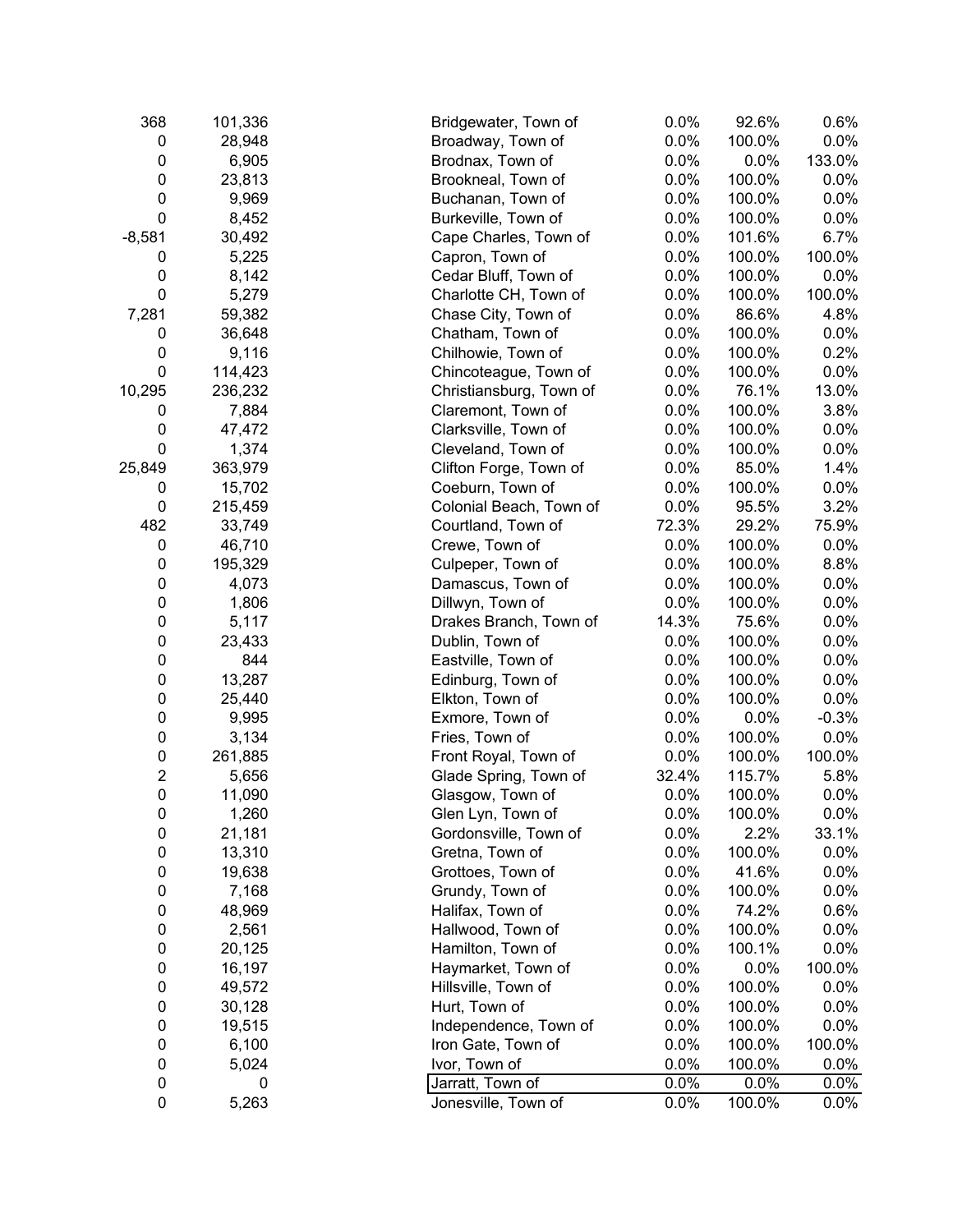| 0                        | 1,194              | Keller, Town of                            | 0.0% | 0.0%            | 0.0%    |
|--------------------------|--------------------|--------------------------------------------|------|-----------------|---------|
| $\pmb{0}$                | 41,632             | Kenbridge, Town of                         | 0.0% | 100.0%          | 0.0%    |
| $\pmb{0}$                | 11,088             | Keysville, Town of                         | 0.0% | 100.0%          | 0.0%    |
| 31                       | 7,442              | Kilmarnock, Town of                        | 0.0% | 74.1%           | 0.5%    |
| $\mathbf 0$              | 4,933              | La Crosse, Town of                         | 0.0% | 100.0%          | 62.4%   |
| 114                      | 35,525             | Lawrenceville, Town of                     | 0.0% | 77.5%           | 0.6%    |
| $\mathbf 0$              | 31,256             | Lebanon, Town of                           | 0.0% | 100.0%          | 100.0%  |
| 7,109                    | 1,366,880          | Leesburg, Town of                          | 0.0% | 96.4%           | 2.2%    |
| 0                        | 17,963             | Louisa, Town of                            | 0.0% | 100.0%          | 0.0%    |
| 0                        | 63,851             | Luray, Town of                             | 0.0% | 100.0%          | 0.0%    |
| 0                        | 42,662             | Marion, Town of                            | 0.0% | 100.0%          | 5.6%    |
| 0                        | 4,632              | McKenney, Town of                          | 0.0% | 100.0%          | 0.0%    |
| 0                        | 35,599             | Middletown, Town of                        | 0.0% | 100.0%          | 0.0%    |
| 0                        | 3,945              | Mineral, Town of                           | 0.0% | 100.0%          | 100.0%  |
| 0                        | 2,070              | Monterey, Town of                          | 0.0% | 100.0%          | 0.0%    |
| $\pmb{0}$                | 1,180              | Mount Crawford, Town of                    | 0.0% | 100.0%          | 0.0%    |
| $\pmb{0}$                | 30,577             | Mount Jackson, Town of                     | 0.0% | 101.7%          | 0.0%    |
| $\pmb{0}$                | 55,660             | Narrows, Town of                           | 0.0% | 100.0%          | 0.0%    |
| $\pmb{0}$                | 38,947             | New Market, Town of                        | 0.0% | 0.0%            | 0.0%    |
| $\boldsymbol{0}$         | 62,514             | Onancock, Town of                          | 0.0% | 100.0%          | $-0.2%$ |
| $\mathbf 0$              | 1,920              | Onley, Town of                             | 0.0% | 100.0%          | 0.0%    |
| 1,838                    | 77,845             | Orange, Town of                            | 0.0% | 83.5%           | 3.5%    |
| 0                        | 2,362              | Painter, Town of                           | 0.0% | 100.0%          | 0.4%    |
| 0                        | 2,341              | Pamplin, Town of                           | 0.0% | 100.0%          | 0.0%    |
| $\pmb{0}$                | 12,995             | Parksley, Town of                          | 0.0% | 100.0%          | 0.0%    |
| $\pmb{0}$                | 81,087             | Pearisburg, Town of                        | 0.0% | 100.0%          | 0.0%    |
| 0                        | 20,200             | Pembroke, Town of                          | 0.0% | 100.0%          | 0.0%    |
| 0                        | 8,324              | Pennington Gap, Town of                    | 0.0% | 100.0%          | 0.0%    |
| $\boldsymbol{0}$         | 1,835              | Phenix, Town of                            | 0.0% | 100.0%          | 0.0%    |
| $\mathbf 0$              | 6,732              | Pocahontas, Town of                        | 0.0% | 100.0%          | 0.0%    |
| $\mathbf 0$              | 9,025              | Pound, Town of                             | 0.0% | 100.0%          | 0.0%    |
| 63,858                   | 185,581            | Pulaski, Town of                           | 0.0% | 56.8%           | 16.0%   |
| $-4,083$                 | 135,722            | Purcellville, Town of                      | 0.0% | 116.1%          | 3.1%    |
| 0                        | 13,211             | Remington, Town of                         | 0.0% | 100.0%          | 4.9%    |
| $\pmb{0}$                | 10,772             | Rich Creek, Town of                        | 0.0% | 0.0%            | 0.0%    |
| $-23$                    | 1,635              | Ridgeway, Town of                          | 0.0% | 0.0%            | 100.0%  |
| 0                        | 46,231             | Rocky Mount, Town of                       | 0.0% | 100.0%          | 0.0%    |
| $\pmb{0}$                | 11,141             | Round Hill, Town of                        | 0.0% | 126.5%          | 0.0%    |
| $\pmb{0}$                | 19,008             | Rural Retreat, Town of                     | 0.0% | 79.3%           | 47.3%   |
| $\pmb{0}$                | 7,847              | Saint Paul, Town of                        | 0.0% | 100.0%          | 0.0%    |
| $\pmb{0}$                | 28,270             | Saltville, Town of                         | 0.0% | 100.0%          | 0.0%    |
| 0                        | 2,137              | Saxis, Town of                             | 0.0% | 0.0%            | 0.0%    |
| 0                        | 432                | Scottsburg, Town of                        | 0.0% | 0.0%            | 0.0%    |
| 0                        |                    |                                            | 0.0% | 100.0%          | 0.0%    |
|                          | 15,385<br>193,757  | Shenandoah, Town of<br>Smithfield, Town of | 0.0% | 91.5%           | 6.3%    |
| 1,789                    |                    | South Boston, Town of                      | 0.0% |                 |         |
| 7,460                    | 376,639<br>101,861 |                                            | 0.0% | 80.6%<br>104.1% | 1.7%    |
| 0                        |                    | South Hill, Town of                        |      |                 | 0.0%    |
| 0                        | 14,464             | Stanley, Town of                           | 0.0% | 100.0%          | 0.0%    |
| $\pmb{0}$<br>$\mathbf 0$ | 24,788             | Stephens City, Town of                     | 0.0% | 106.1%          | $-0.6%$ |
|                          | 3,985              | Stony Creek, Town of                       | 0.0% | 100.0%          | 0.0%    |
| $-69$                    | 123,530            | Strasburg, Town of                         | 0.0% | 95.7%           | 0.1%    |
| $\pmb{0}$                | 6,406              | Stuart, Town of                            | 0.0% | 100.0%          | 0.0%    |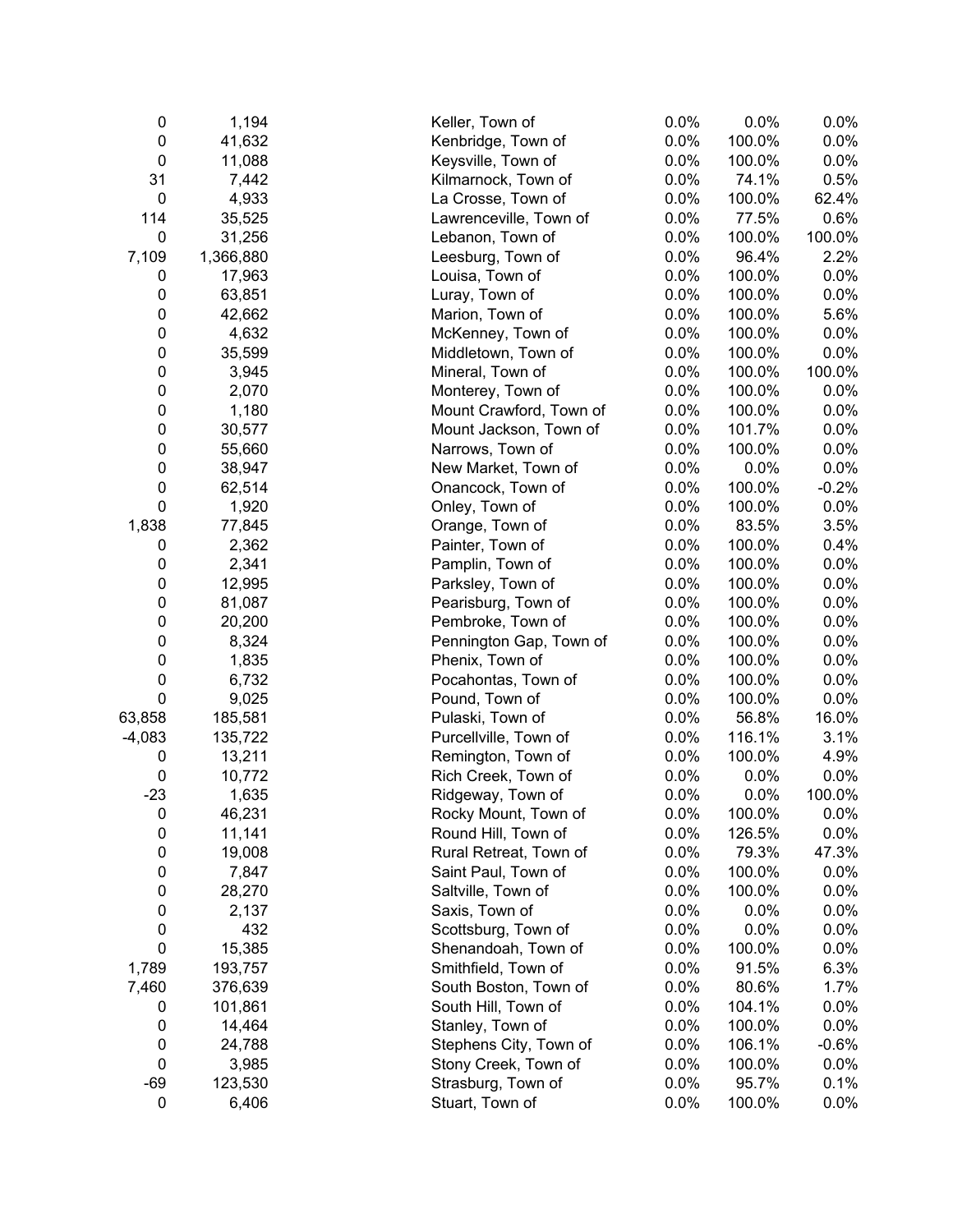| 8,447,543 | 904,193,694 | Total                 | 23.8%   | 71.6%  | 1.8%    |
|-----------|-------------|-----------------------|---------|--------|---------|
| 176,288   | 8,131,375   | <b>Town Total</b>     | 2.8%    | 88.8%  | 7.4%    |
| 3,872,193 | 244,997,958 | <b>City Total</b>     | 44.7%   | 47.3%  | 2.3%    |
| 4,399,062 | 651,064,361 | <b>County Total</b>   | 16.3%   | 80.5%  | 1.6%    |
| 2,168     | 68,104      | Wytheville, Town of   | 0.0%    | 84.6%  | 1.4%    |
| 0         | 91,948      | Woodstock, Town of    | 0.0%    | 100.0% | $0.0\%$ |
| 2,017     | 53,924      | Wise, Town of         | $0.0\%$ | 101.8% | 2.7%    |
| 0         | 17,039      | Windsor, Town of      | 0.0%    | 0.0%   | 12.0%   |
| $\pmb{0}$ | 337,737     | West Point, Town of   | $0.0\%$ | 100.0% | $0.0\%$ |
| 0         | 82,015      | Waverly, Town of      | $0.0\%$ | 99.8%  | 2.8%    |
| 0         | 11,298      | Warsaw, Town of       | 4.8%    | 138.0% | $0.0\%$ |
| $-6,435$  | 507,915     | Warrenton, Town of    | 0.0%    | 102.7% | 0.5%    |
| 891       | 17,677      | Wakefield, Town of    | $0.0\%$ | 99.1%  | 6.1%    |
| 0         | 1,133       | Virgilina, Town of    | $0.0\%$ | 100.0% | $0.0\%$ |
| 48,620    | 235,250     | Vinton, Town of       | 76.8%   | 7.1%   | 0.3%    |
| 0         | 39,567      | Victoria, Town of     | 0.0%    | 100.0% | $0.0\%$ |
| $\pmb{0}$ | 5,435       | Urbanna, Town of      | $0.0\%$ | 100.0% | $0.0\%$ |
| $\pmb{0}$ | 3,014       | Toms Brook, Town of   | $0.0\%$ | 100.0% | $0.0\%$ |
| $\pmb{0}$ | 12,266      | Timberville, Town of  | $0.0\%$ | 100.0% | $0.0\%$ |
| 0         | 2,666       | The Plains, Town of   | 0.0%    | 100.0% | 5.1%    |
| 0         | 50,975      | Tazewell, Town of     | 0.0%    | 100.0% | $-0.5%$ |
| 4,406     | 60,936      | Tappahannock, Town of | 0.0%    | 84.8%  | 0.5%    |
| 0         | 1,884       | Surry, Town of        | 0.0%    | 100.0% | $0.0\%$ |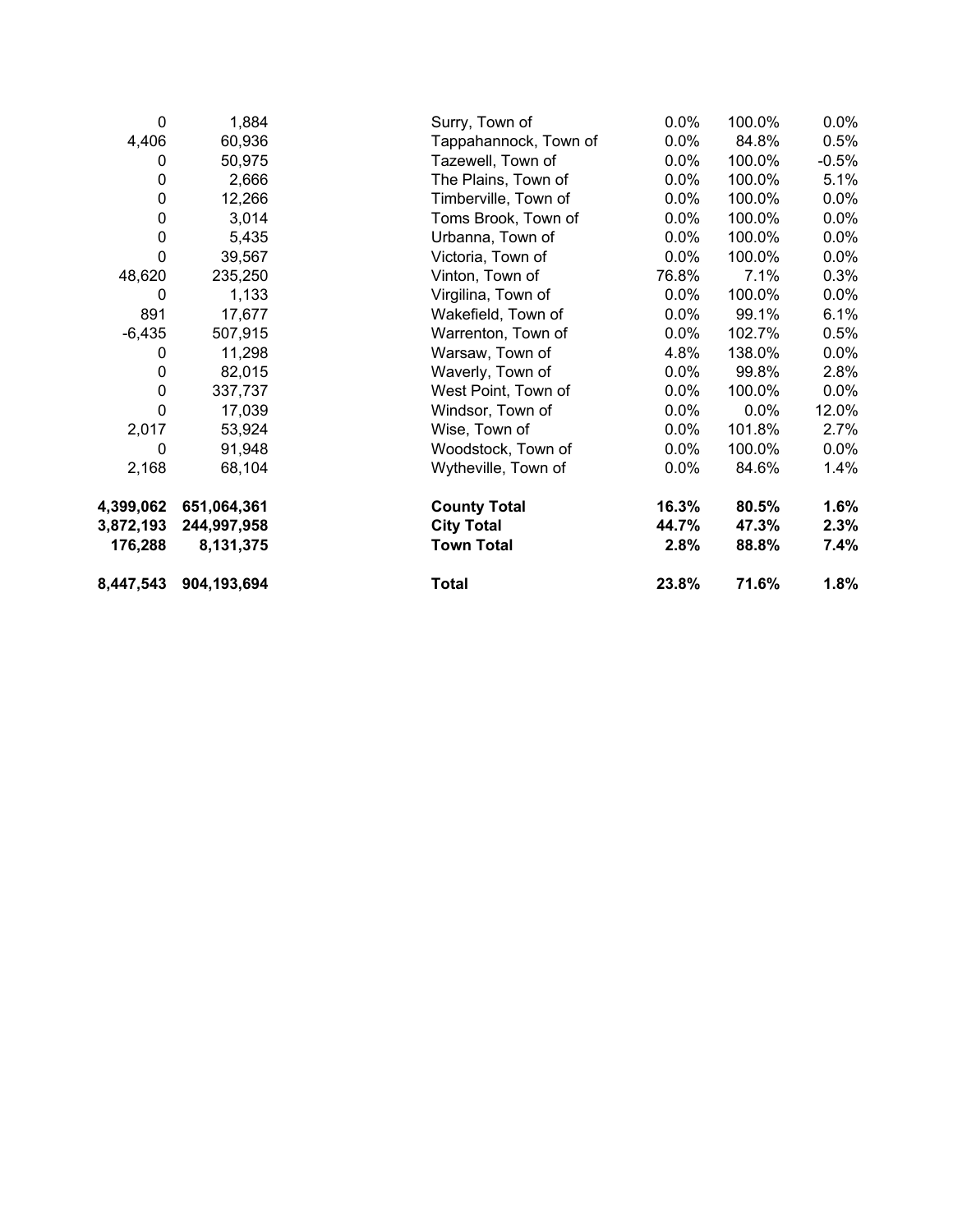| <u>Y06</u><br>ŀ |
|-----------------|
|                 |
| $2.6\%$         |
| $0.0\%$         |
|                 |
| $-2.7%$         |
| 2.3%            |
| 2.3%            |
|                 |
| 0.3%            |
| $0.7\%$         |
|                 |
| 6.2%            |
| 0.4%            |
|                 |
| 2.0%            |
| 0.1%            |
|                 |
| 0.6%            |
| 1.4%            |
|                 |
| 6.8%            |
| 3.4%            |
| 0.8%            |
|                 |
| 10.8%           |
| $0.0\%$         |
|                 |
| $0.2\%$         |
| 0.9%            |
|                 |
| $0.0\%$         |
| 0.4%            |
|                 |
| 8.1%            |
| 0.2%            |
| 0.8%            |
|                 |
| $2.2\%$         |
| 2.1%            |
|                 |
| 2.0%            |
| 0.2%            |
|                 |
| 0.7%            |
| 1.6%            |
|                 |
| 1.8%            |
| 6.8%            |
|                 |
| $-2.2%$         |
| 0.7%            |
| 1.1%            |
|                 |
| $0.0\%$         |
| 1.2%            |
|                 |
| 0.7%            |
| 1.6%            |
|                 |
| 2.8%            |
| 0.4%            |
|                 |
| 0.2%            |
| 0.1%            |
| 5.8%            |
|                 |
| $0.0\%$         |
| 2.1%            |
|                 |
| 3.5%            |
| $0.0\%$         |
|                 |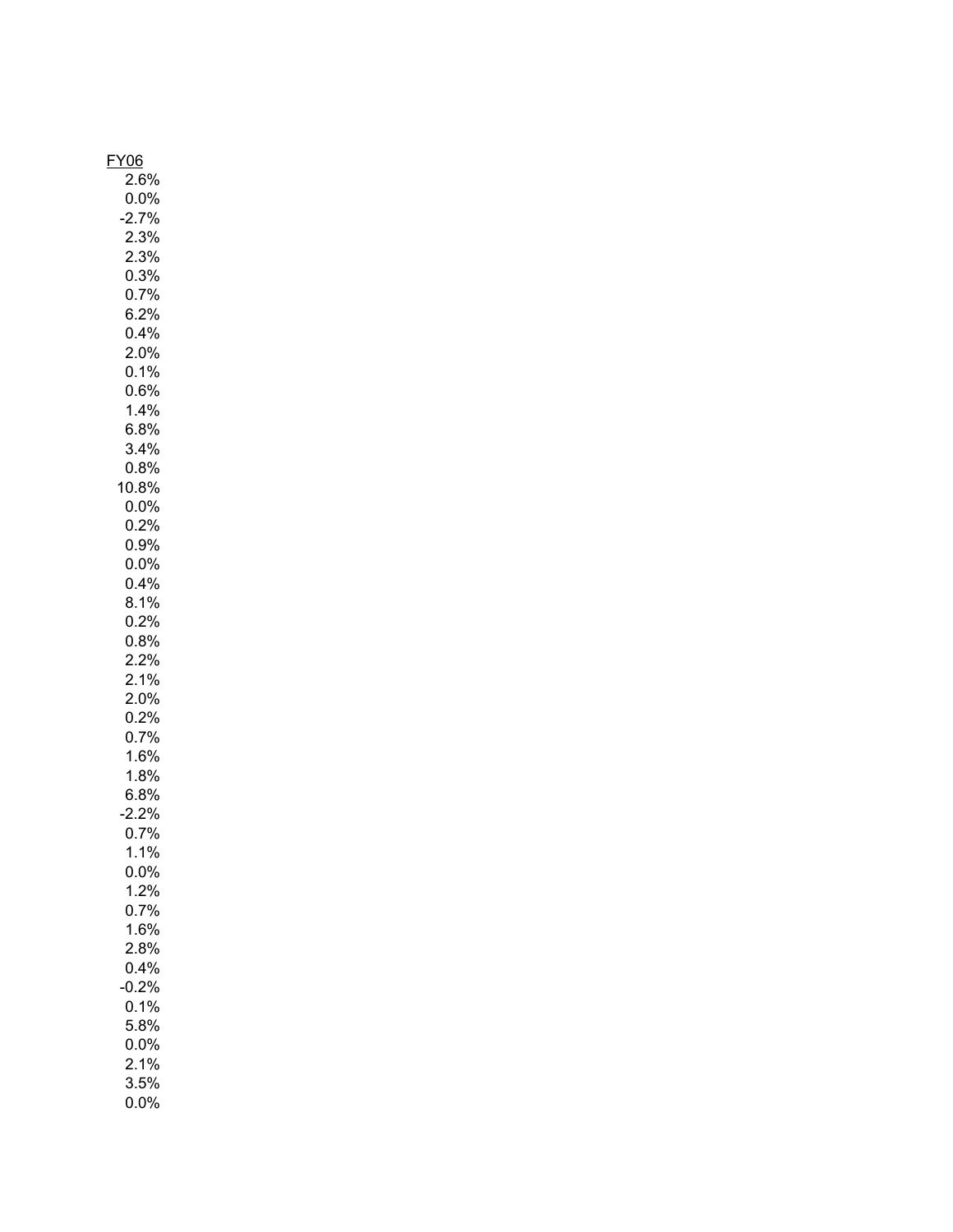| 1.4%    |
|---------|
| 1.9%    |
| $0.9\%$ |
| 0.3%    |
| 1.3%    |
| 4.3%    |
| 0.2%    |
| $0.5\%$ |
| $0.0\%$ |
| 1.6%    |
| 0.9%    |
| 2.1%    |
| $0.0\%$ |
| 7.8%    |
| 0.7%    |
| 3.9%    |
| $0.0\%$ |
| 2.8%    |
| 3.3%    |
| 0.6%    |
| 1.8%    |
| 1.3%    |
| 3.8%    |
| 0.5%    |
| $6.4\%$ |
| 0.5%    |
| 1.3%    |
| 1.8%    |
| 0.3%    |
| $2.0\%$ |
| 1.8%    |
| 0.3%    |
| 2.3%    |
| 1.2%    |
| 1.4%    |
| 0.3%    |
| 0.7%    |
| 5.3%    |
| 3.1%    |
| 3.3%    |
| 1.9%    |
| 1.6%    |
| 0.9%    |
| 1.8%    |
| 1.4%    |
| 0.7%    |
| 0.8%    |
| 2.9%    |
| 3.3%    |
| 4.9%    |
| 0.4%    |
| 0.3%    |
|         |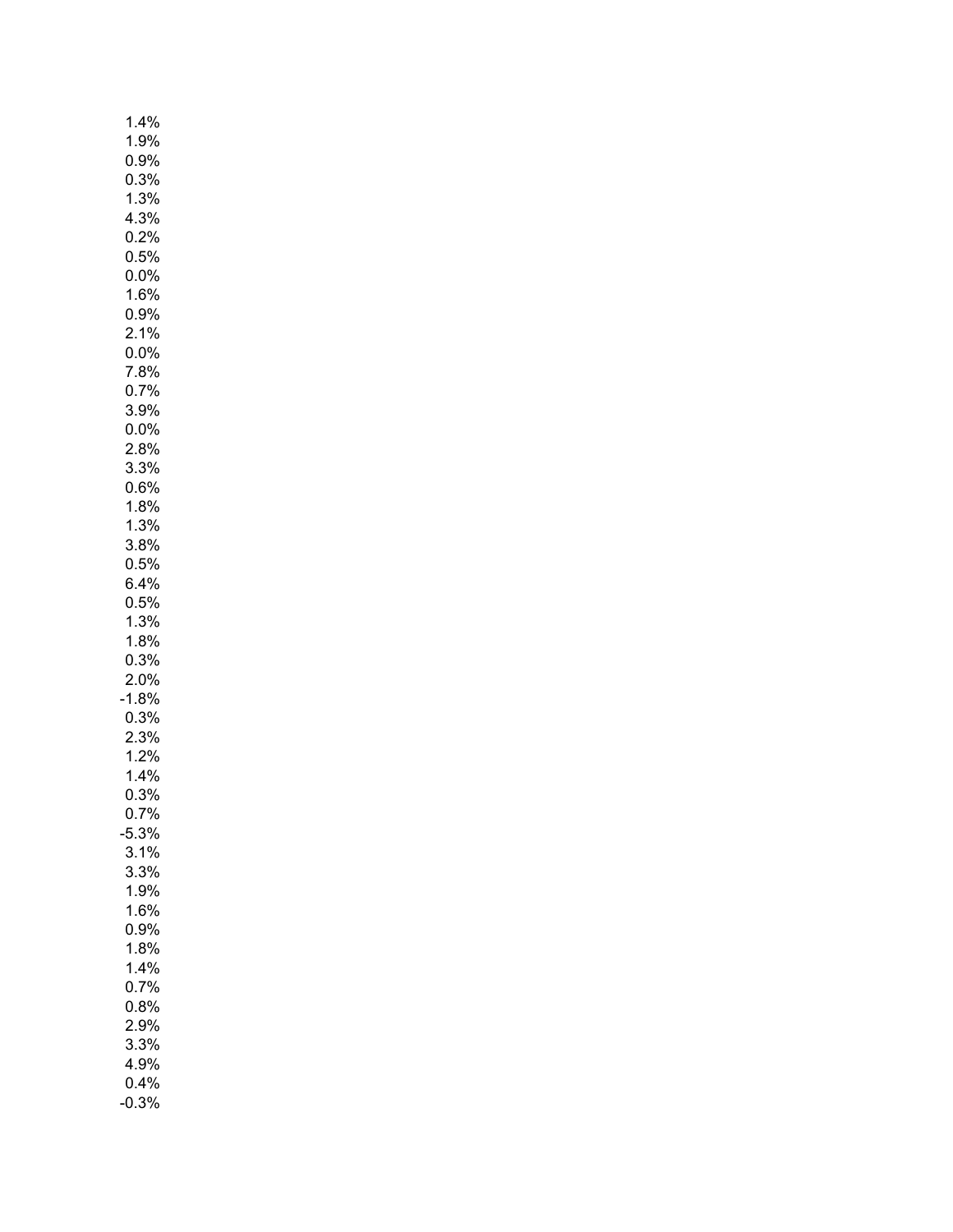| 9.4%            |
|-----------------|
| 0.4%            |
| 1.8%            |
| 1.0%            |
| $2.6\%$         |
| $0.0\%$         |
| $1.4\%$         |
| 0.1%            |
| 1.2%            |
| 3.0%            |
| 0.8%            |
| 0.8%            |
| 2.3%            |
| 1.5%            |
| $2.0\%$         |
| $-0.2%$         |
| 7.1%            |
| 1.0%            |
| $5.5\%$         |
| 4.4%            |
| $2.5\%$         |
| $0.0\%$         |
| $1.1\%$         |
| 2.1%            |
| $1.0\%$         |
| 2.7%            |
| $0.0\%$<br>2.9% |
| 1.0%            |
| 0.8%            |
| 12.5%           |
| 4.8%            |
| 1.7%            |
| $0.0\%$         |
| 0.0%            |
| $0.0\%$         |
| $0.0\%$         |
| 0.5%            |
| $0.0\%$         |
| $0.0\%$         |
| 0.7%            |
| 2.3%            |
| 3.0%            |
| 0.0%            |
| 0.0%            |
| 1.4%            |
| $0.0\%$         |
| 4.8%            |
| $0.0\%$         |
| $0.0\%$         |
| $0.0\%$         |
| 99.1%           |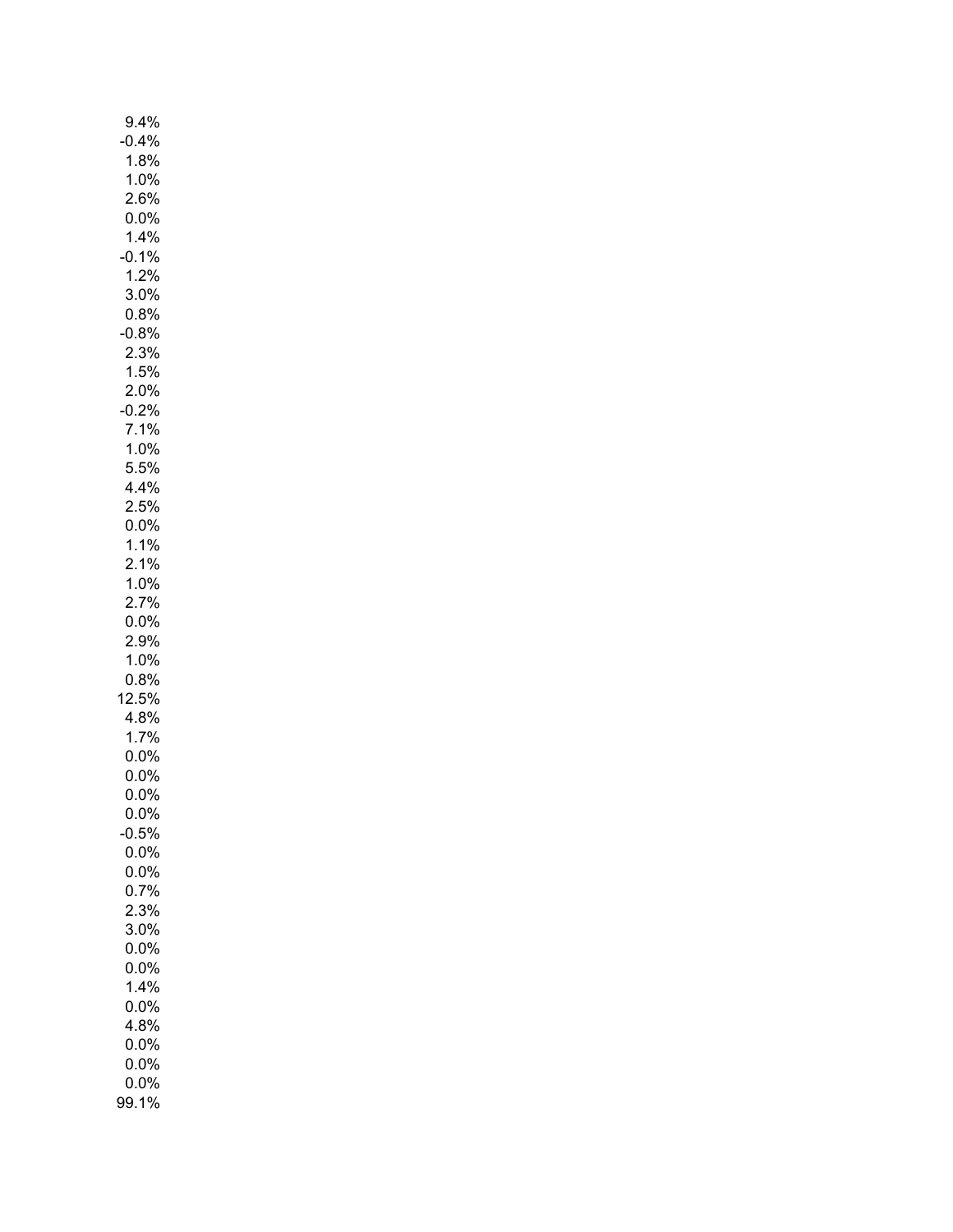| 0.4%               |
|--------------------|
| 0.0%               |
| 0.0%               |
| 0.0%               |
| 0.0%               |
| 0.0%               |
| 28.1%              |
| 0.0%<br>0.0%       |
| 0.0%               |
| 12.3%              |
| $0.0\%$            |
| $0.0\%$            |
| $0.0\%$            |
| 4.4%               |
| $0.0\%$            |
| $0.0\%$            |
| $0.0\%$            |
| 7.1%               |
| $0.0\%$            |
| $0.0\%$            |
| 1.4%               |
| $0.0\%$            |
| 0.0%               |
| 0.0%               |
| 0.0%               |
| $0.0\%$            |
| $0.0\%$<br>$0.0\%$ |
| $0.0\%$            |
| $0.0\%$            |
| 0.0%               |
| $0.0\%$            |
| $0.0\%$            |
| $0.0\%$            |
| 0.0%               |
| 0.0%               |
| $0.0\%$            |
| 0.0%               |
| 0.0%               |
| 0.0%               |
| 0.0%               |
| 0.0%               |
| 0.0%               |
| $0.0\%$            |
| $0.0\%$            |
| 0.0%               |
| 0.0%               |
| $0.0\%$<br>$0.0\%$ |
| $0.0\%$            |
| 0.0%               |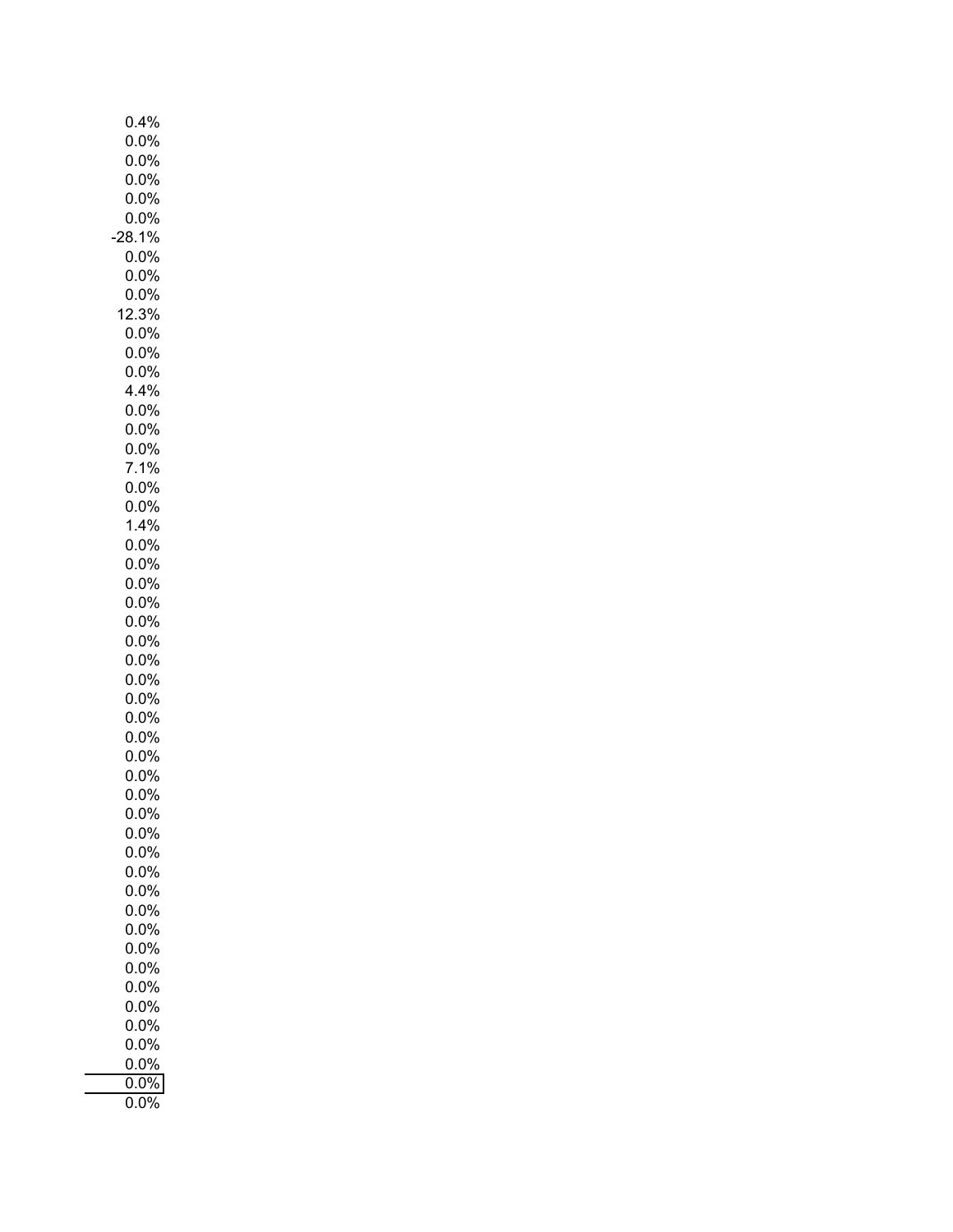|         | $0.0\%$ |  |
|---------|---------|--|
|         |         |  |
|         | $0.0\%$ |  |
|         | 0.0%    |  |
|         | 0.4%    |  |
|         | $0.0\%$ |  |
|         |         |  |
|         | $0.3\%$ |  |
| 0.0%    |         |  |
| 0.5%    |         |  |
| 0.0%    |         |  |
| 0.0%    |         |  |
| $0.0\%$ |         |  |
|         |         |  |
| $0.0\%$ |         |  |
| $0.0\%$ |         |  |
| $0.0\%$ |         |  |
| 0.0%    |         |  |
| 0.0%    |         |  |
|         |         |  |
| 0.0%    |         |  |
|         | $0.0\%$ |  |
|         | $0.0\%$ |  |
|         | $0.0\%$ |  |
|         | $0.0\%$ |  |
|         |         |  |
|         | 2.4%    |  |
| 0.0%    |         |  |
| 0.0%    |         |  |
| 0.0%    |         |  |
| 0.0%    |         |  |
| 0.0%    |         |  |
|         |         |  |
| $0.0\%$ |         |  |
|         | $0.0\%$ |  |
|         | $0.0\%$ |  |
|         | $0.0\%$ |  |
| 34.4%   |         |  |
|         |         |  |
| 3.0%    |         |  |
|         | $0.0\%$ |  |
|         | $0.0\%$ |  |
| $-1.4%$ |         |  |
|         | 0.0%    |  |
|         | 0.0%    |  |
|         |         |  |
|         | 0.0%    |  |
|         | $0.0\%$ |  |
|         | 0.0%    |  |
|         | 0.0%    |  |
|         | $0.0\%$ |  |
|         | $0.0\%$ |  |
|         |         |  |
|         | 0.9%    |  |
|         | $2.0\%$ |  |
|         | $0.0\%$ |  |
|         | $0.0\%$ |  |
|         |         |  |
|         | $0.0\%$ |  |
|         | $0.0\%$ |  |
| 0.1%    |         |  |
|         | 0.0%    |  |